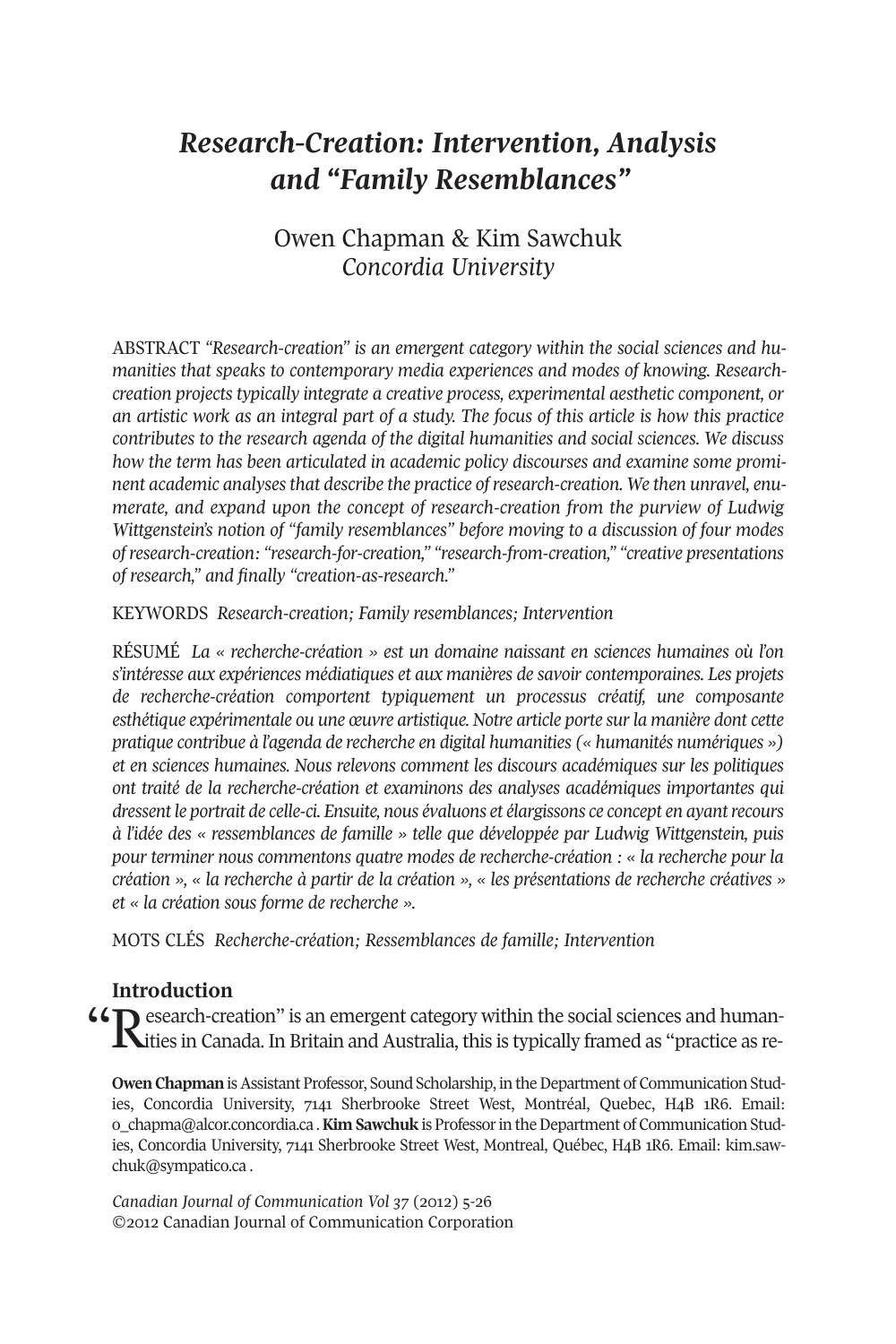search" (see, for example, Barrett and Bolt, 2010), whereas in the U.S., it is called "artsbased research" (see, for example, Leavy, 2009) and/orrolled into discussions regarding "creative arts PhDs" (Elkins, 2009). Research-creation "theses" or projects typically integrate a creative process, experimental aesthetic component, or an artistic work as an integral part of the study. Topics are selected and investigated that could not be addressed without engaging in some form of creative practice, such as the production of a video, performance, film, sound work, blog, or multimedia text. while works may be exhibited or performed as "art," and research-creation is occurring in a wide-range of cultural institutions and disciplines, the focus of this article is how this practice acts as an epistemological intervention into the "regime of truth" of the university (Foucault, 1980). Universities and other degree-granting institutions have firmly established protocols and practices for what constitutes valid scholarship that act as normative frameworks for modes of presentation. Research-creation can thus be read as a methodological and epistemological challenge to the argumentative form(s) that have typified much academic scholarship. In research-creation approaches, the theoretical, technical, and creative aspects of a research project are pursued in tandem, and quite often, scholarly form and decorum are broached and breeched in the name of experimentation.

Research-creation is not so much a "new" method as it is a "newly recognized" academic practice that has gained ground in the past ten years. walter benjamin's (1969) innovative use of the allegory and the structure of the "theses" in writings such as "theses on the Philosophy of History," marshall mcLuhan's (1970) experiment with typography in *Counterblast* (McLuhan & Parker, 1970), Donna Haraway's (1991) remixing of the manifesto, and Roland Barthes' (1977) deployment of the alphabet as a template for an examination of the discourse on love all indicate that academics (in the humanities and social sciences) have long-experimented with writing that challenges the logico-deductive or analytic forms of argumentation or presentation. Versions of the scholarly genre are recognizable: essays must have a thesis-statement, researchquestion, literature review, theory, method, presentation of findings, discussion and conclusion. Research-creation, as a method of inquiry, questions formulaic representations of the academic genre and the production of knowledge in print cultures.

In the present era, research-creation is often associated with new media experimentation. Caitlin Fisher's (2001) hypertextual novels, for instance, exploring girlhood dreams and fantasies are simultaneously research into the novelistic form, research on girlhood sexuality, and research on hypermedia technologies, whose final product is not an essay on the process, but a multimedia work *These Waves of Girls*. And while the potential of digital distribution and non-linear narrative forms are opening up new opportunities and accelerating this movement, it is not simply a result of the world of digital production, as the examples of benjamin, mcLuhan, Haraway, and barthes indicate.

Despite these examples and this lineage, academics who do production-based work and whose practice is entangled with the idea of research-creation, find themselves in institutions where scholarly forms of publication have been dominant, and where new bureaucratic exercises, such as the imposition of "metrics" to measure and evaluate academic research across disciplines, threaten to introduce mechanisms that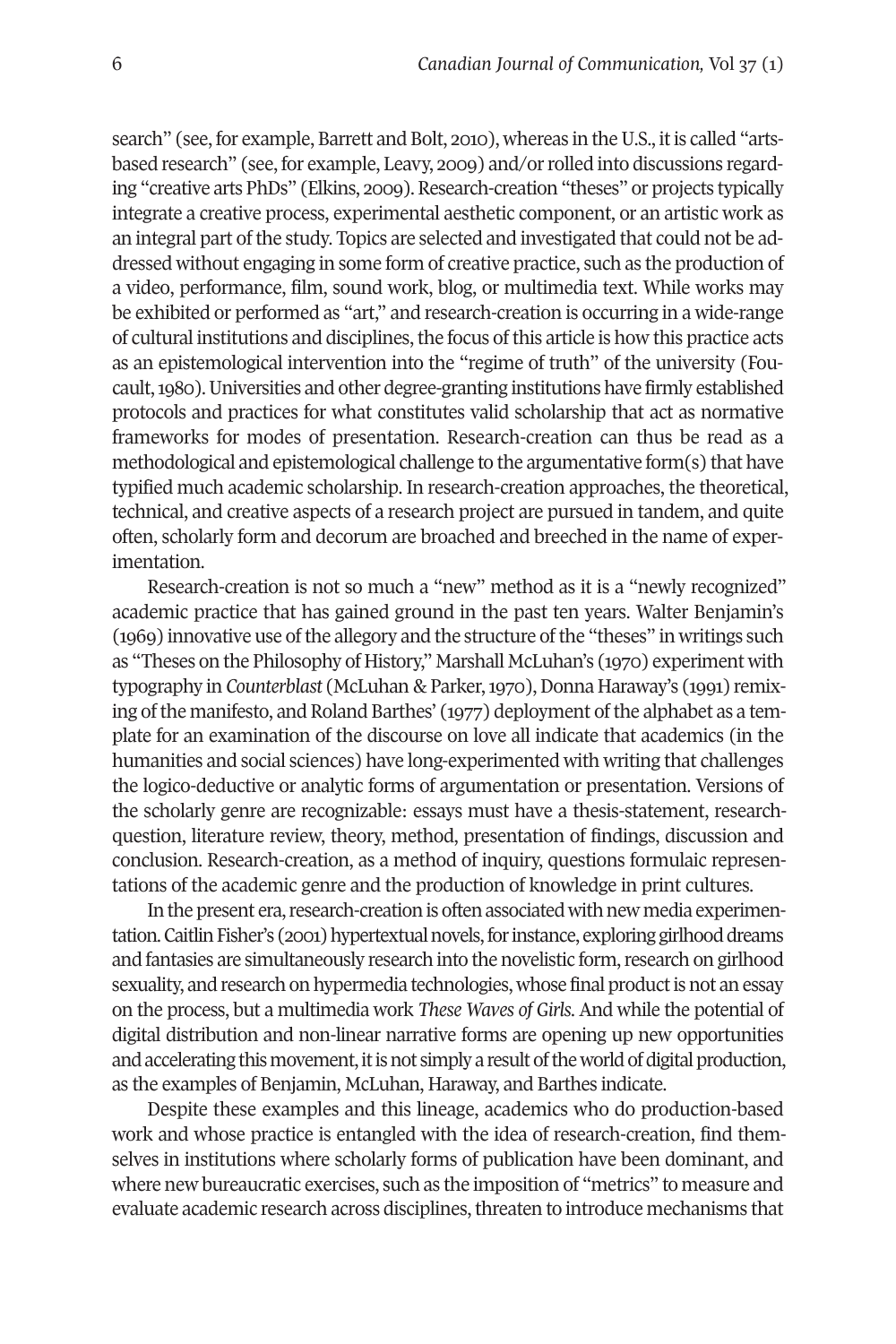will impose new forms of standardization. These new metrics, at least in our experience,typically model and evaluate academic "outputs" with measures that are rooted in the sciences, and which favour traditional academic publications that are properly "indexed," as a way to calculate the relative value of research. As such, much time is spent both defining and defending research-creation practices as a valid form of academic inquiry.

more recently, academic publishing has had to grapple with the question of what constitutes a peer-review publication for works that contain a "creative" component that is intrinsic to the piece. *Vectors*, an experimental journal from Los Angeles is pursuing this possibility with a vengeance in its fostering of academic reflections that can only exist in the online world. Journals, such as *Qualitative Inquiry*, publishes works that are creative, while others, like the *Canadian Journal of Communication*, use the online capabilities of academic distribution to allow authors to insert image, text, or sound files into the publication. Like many concepts, the term "research-creation" has had a performative effect—or "enactment," in the words of Annemarie Mol (2002) as it has been embraced by its practitioners and institutionalized in universities and funding agencies, who are beginning to legitimate it in the form of acknowledgement and support.

Yet, as a term, the idea of research-creation can be oblique, obscuring critical valences that might elucidate its permutations and possibilities. Such a "condensing of a host of semiotic possibilities," under a single umbrella term, is described by feminist theorist Teresa de Lauretis as the "trap of representational coherence" (1984, p. 35). It is not our intention to police the meaning of the term research-creation, but rather to open up its potential as an approach, and not simply as a result. to do so, we first discuss how the term has been articulated in academic policy discourses. we follow this with a quick examination of some prominent academic analyses that try to describe the practice of research-creation. we then unravel, enumerate, and expand upon the concept ofresearch-creation from the purview of Ludwig wittgenstein's (2009) notion of "family resemblance," before moving to a discussion of four ways that the term "research" can be articulated to the idea of "creation." The point is to understand researchcreation as a form of critical intervention that speaks to the media experiences and modes of knowing by students and scholars in this moment.

Paying attention to what lies in between the two words that are joined in "research-creation," and using wittgenstein's insights, we describe and discuss four different types of research-creation: "research-for-creation," "research-from-creation," "creative presentations ofresearch," and finally "creation-as-research." In each instance, we underscore how research-creation may act as an innovative form of cultural analysis that troubles the book, the written essay, or the thesis, as the only valid means to express ideas, concepts and the results of experiments. we also argue that in a society awash in social media, new modalities forthe presentation ofresearch to reach broader audiences may be necessary. these four categories represent differing criteria, practices, and end results, and require separate forms of assessment and reflection for their distinctions to be understood and imaginatively operationalized by students and faculty embarking on research-creation projects.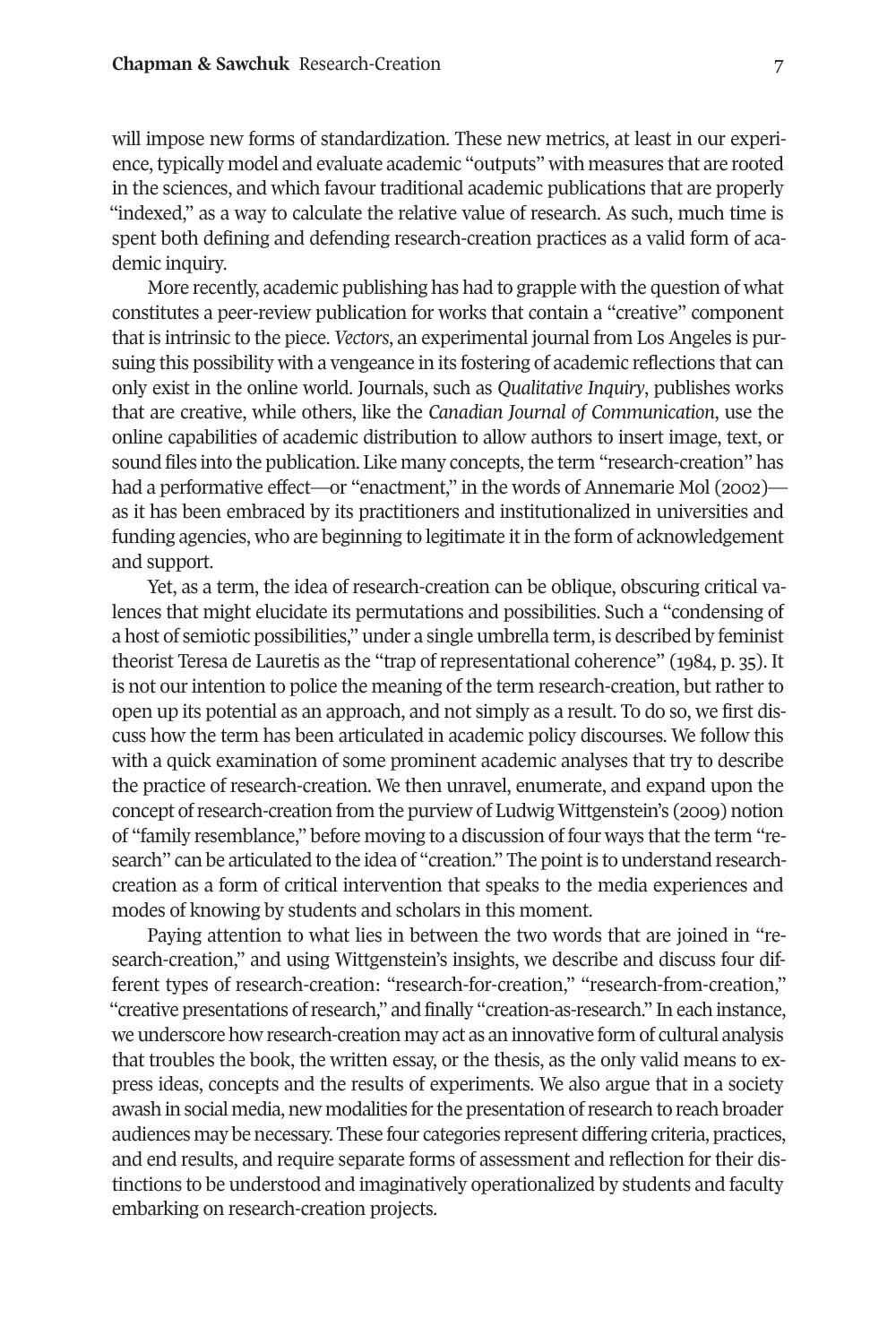much of the current debate around research-creation as a method tends to conflate these dynamics resulting in confusion for academics and students as well as an often undue focus paid to "deliverables"—a framework drawn from the discourse of neoliberal economics that presently permeates public academic funding in Canada. the 2010 cuts to humanities, social sciences, and fine arts university funding in Great britain are but one indication of where such sensibilities, which undervalue experimental or critical research, may lead. The development of larger and more refined vocabularies for discussions around research-creation is paramount, if we are to develop the concept's methodological and critical potential and assert the relevance of the socalled "digital humanities."

#### **Approaching the subject: The bureaucratic uptake**

In her landmark work on textually mediated forms of social organization, dorothy Smith (1990) suggests that documents are not just representative of social relations, but constitutive of them. Our lives, she says, are infused with modes of inscription that we may take for granted. "we get passports, birth certificates, parking tickets; we fill in forms to apply for jobs, for insurance, for dental benefits" (p. 209). Text-based bureaucratic cultures infuse the practices of everyday life, as well as the cultures ofinstitutions. As Smith pithily states, "advanced contemporary industrialized societies are pervasively organized by textually mediated forms of ruling" (p. 212). these forms of ruling create forms that in themselves can influence, if not structure, social actions and relations. To give but one example from a typical research grant, one must declare the "principal investigator" for a research project, even ifthe project's production and conception is the work of two equal partners. In every subsequent form, the question will be asked if you were a "P.I." or "co-applicant," creating stratifications and hierarchies of power that may run counter to a project's goals and ends. Likewise, grant forms place the concrete "results" of a research project in an order that suggests a hierarchy, with the single-authored monograph and peer-reviewed publication on the top, all as ways to measure and guarantee the uniformity of standards across disciplinary and divisional boundaries.

Research-creation is a term that works across disciplinary boundaries, but in the Canadian context it has a specific history in the documents being produced within three public agencies that fund social sciences and humanities research, as well as the Fine Arts: the Quebec-based Fonds Québécois de la recherche surla Société et la Culture (FQrSC), the federal Social Science and Humanities research Council (SSHrC), and the Canada Council (also federal, but focused on the Fine Arts). The FQRSC availed some of its funds to this category beginning in 2000 to acknowledge that those in the arts do social science and/or technology research, and vice versa. SSHRC followed suit shortly thereafter, and allocated a certain amount of funding to research-creation (although this fluctuates from year to year). universities, including our own institution, have also made "practice-based" research a part of their mandates. If we consider that the texts produced within these institutional settings have played a definitional role, and continue to do so in the manner suggested by Smith (1990), then a closer critical look at what they prescribe is warranted.

The FQRSC maintains that research-creation is about creating or interpreting works of art—where "interpretation" is meant to suggest an instrumentalist or dancer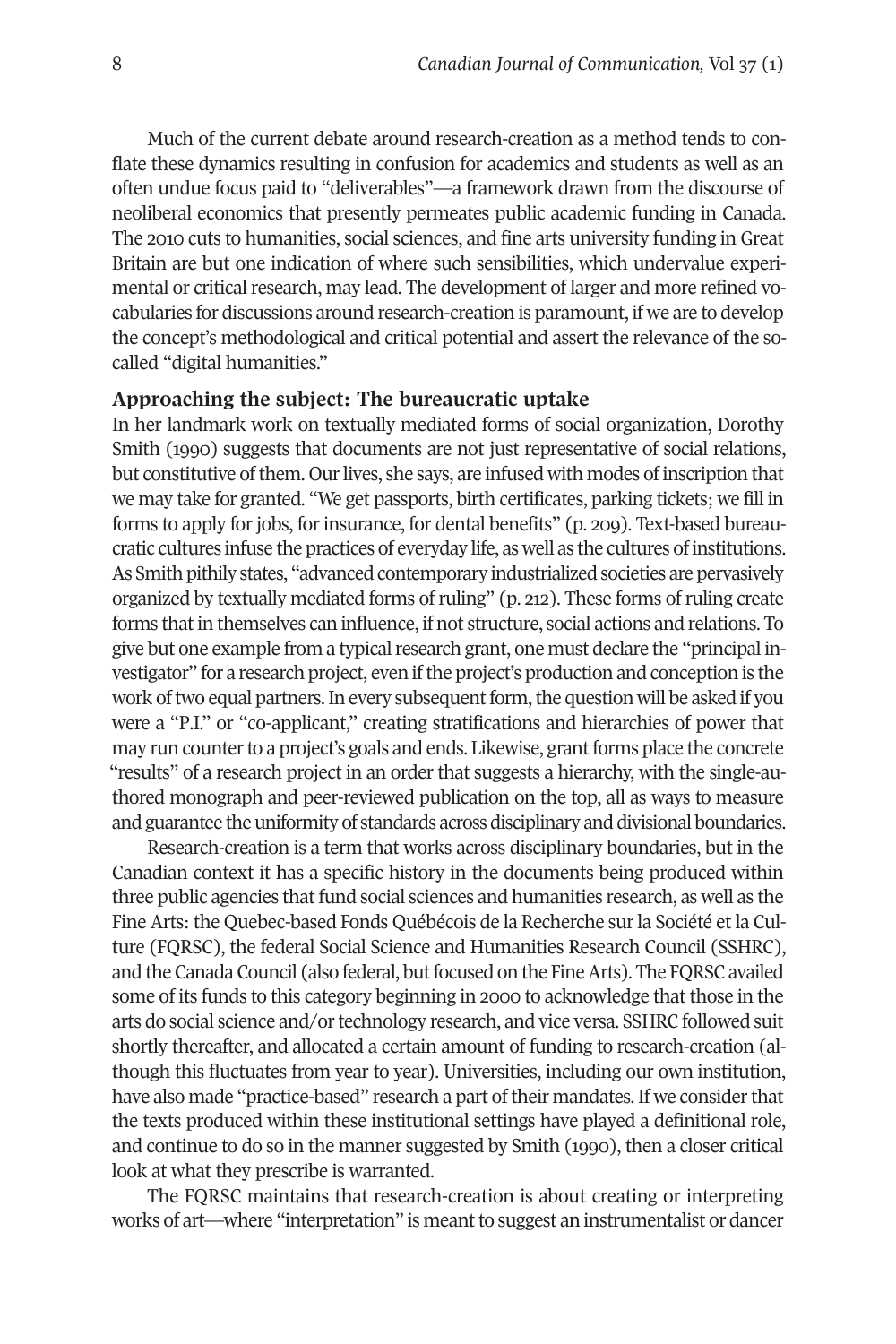"interpreting" a piece of music or choreography, as opposed to a practice of analysis or commentary. Research-creation refers to,

research activities or approaches fostering the creation or interpretation of literary or artistic works of any type. within the context of this program, interpretation is analogous to creation and cannot be understood as an intellectual approach of analysis of a creator's work or achievements. (SSHrC,  $2011a)^1$ 

The document goes on to state that to qualify for research-creation, the researcher must be able to demonstrate that they have held a "sustained creative practice," that the works must be unpublished "productions," and that they must contribute to the renewal of the discipline in question.² this renewal of one's discipline occurs through positing some form of innovation that can be assessed through a process of peer-review that will acknowledge what is original about the project along with its potential to foster student training and enrich "national and international cultural heritage" (SSHRC, 2011a).

SSHRC, which modelled its definition from the precedent set by the FQRSC, defines research-creation as a research activity or "approach" that "forms an essential part of a creative process or artistic discipline and that directly fosters the creation of literary/artistic works." (SSHrC 2011b) In this bureaucratic definition, however, the terms for peer-review are clearly laid out and model themselves on the typical review criteria found within any academic journal. the research-creation work must address clear research questions, offer theoretical contextualization within the relevant field or fields of literary/artistic inquiry, and present a well-considered methodological approach. both the research and the resulting literary/artistic works must meet peer standards of excellence and be suitable for publication, public performance, or viewing (SSHRC, 2011b). These definitions seem intent to set up criteria adopted from conventional research assessment methods for application to research-creation. the specific uniqueness ofresearch-creation is not defined; instead all that is referenced is "fostering the creation or interpretation of literary or artistic works."

The Canada Council for the Arts offers a slightly different model. This institution preceded SSHrC and has traditionally provided public support to artists working in a variety of different disciplines/media. most applicants are not academics but artists. As such, the Canada Council operates with a different notion of "research." Almost all ofthe funds provided by the Council are intended to support creative initiatives. when "research" is mentioned, it is generally conceived as an investment of time and resources in the exploration of possibilities, concepts, and technologies involved in the production of a new work that will have some sort of public exhibition. when used by the Canada Council, research-creation "addresses artists whose practice combines experimentation, exploration, and research in conjunction with production" (Canada Council, 2011). Interestingly, the specific neologism "research-creation" (or in this case, "research/creation") only appears in the Council's film and video grant application materials. what is important from the Council's definition is that research is situated as a part of an investigation that involves trying things out, as opposed to a gathering data, as it is often conceived in traditional academia.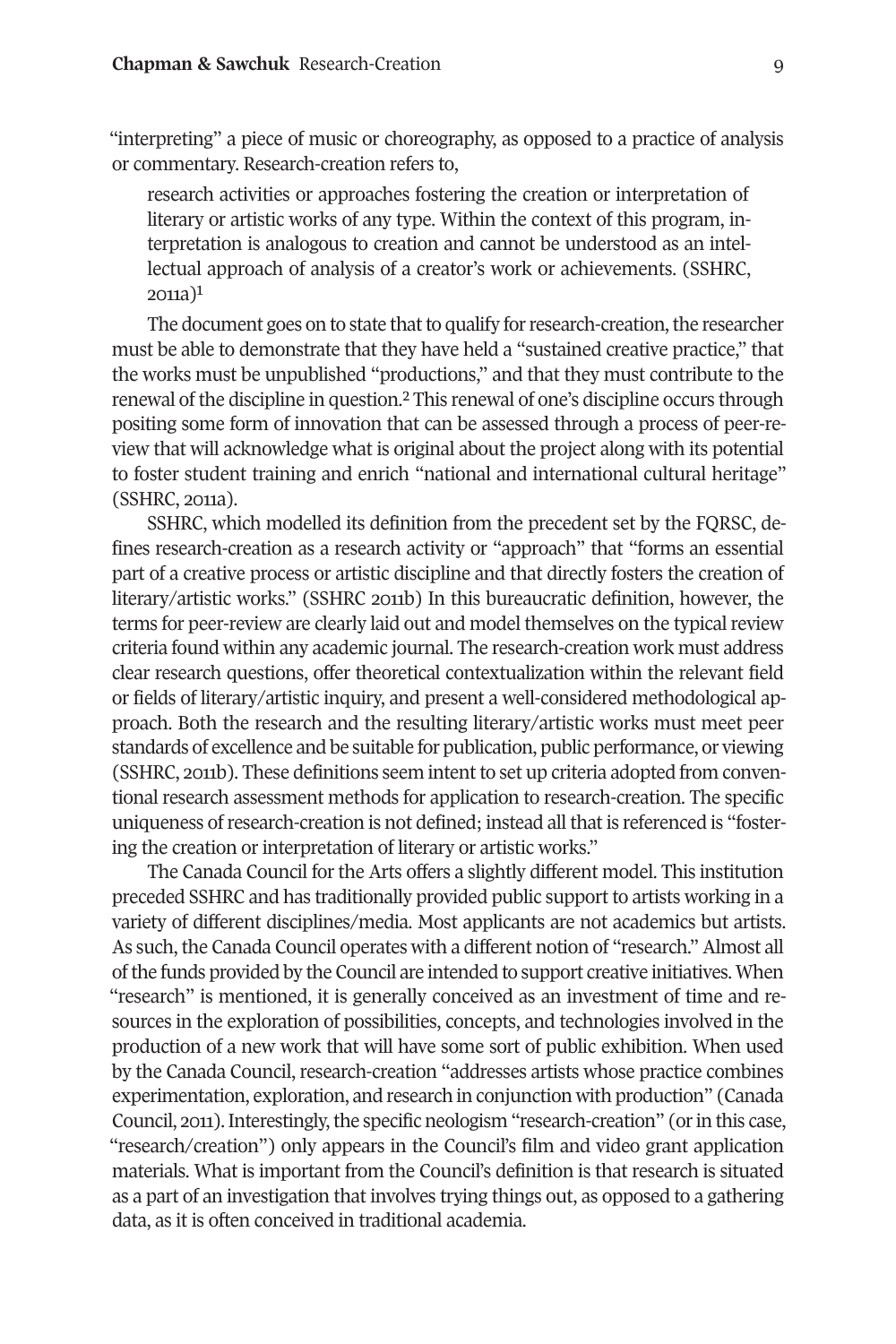#### **Academic reflections**

Academically, a bevy of works is beginning to emerge on this concept. these include efforts by those in the social sciences and humanities to define the role of creativity and imagination as intrinsic to research. While some of this work is quite recent, there is a legacy within the social sciences and humanities, from C. wright mills' (1967) *Sociological Imagination* to Laurel Richardson's (2000) important essay on writing as a method of inquiry, that asserts the primary role of creativity, imagination, and the politics of form in the social sciences and humanities.

Recent academic contributions to the debates push past open-ended definitions, and try to determine specifics. Haseman (2006) speaks of "practice-led research," whereas Leavy (2009) employs the terms "arts-based research," "performative research," and "practice-led research." barrett and bolt (2010), on the other hand, use the terms "studio-based inquiry" and "practice as research." while different vocabularies are deployed, there are interesting and complimentary points made about assessment issues in each piece. One of the distinctive aspects of this recent work is the question of standards of assessment.

brad Haseman (2006) has argued for credibility markers forresearch-creation, or what he refers to as "practice-led research," that mirror values applied to any academic research:

- 1. That there is a clearly established problem that drives the study, usually made clear through a "research question" or an "enthusiasm of practice."
- 2. that, just as the research problem and its content are under scrutiny, so too will the process of research be scrutinised. It is necessary for the study to articulate its methodology convincingly and so make it available for scrutiny.
- 3. that the research undertaken is located within its field of enquiry and associated conceptual terrain.
- 4. that the knowledge claims made from the study be reported to others and demonstrate the benefit of the study in social, cultural, environmental, or economic terms.
- 5. that what becomes known is made available for sustained and verifiable peer review. (Haseman, 2006, n.p.)

Haseman's claims outline standards for the evaluation of research-creation that are familiar from traditional research assessment practices. these standards distinguish between the creation of art for art's sake, so to speak, and the specifically different aim of creating art as a part of a program of research-creation. they assert that research-creation be recognized as a "legitimate" part of the terrain of academic practice. Although it is somewhat difficult to be sure what the last condition entails, Haseman (2006) raises the critical issue of making documentation of such work available for peerreview, and simply suggests that new tools are needed. Unfortunately, Haseman's criteria are much like the bureaucratic documents we looked at earlier, as they do not specify anything distinct about research-creation vis à vis more conventional academic research practices. His text reiterates the credibility markers typically used to evaluate any academic text, and open up these assessment methods to those engaged in practice-led research.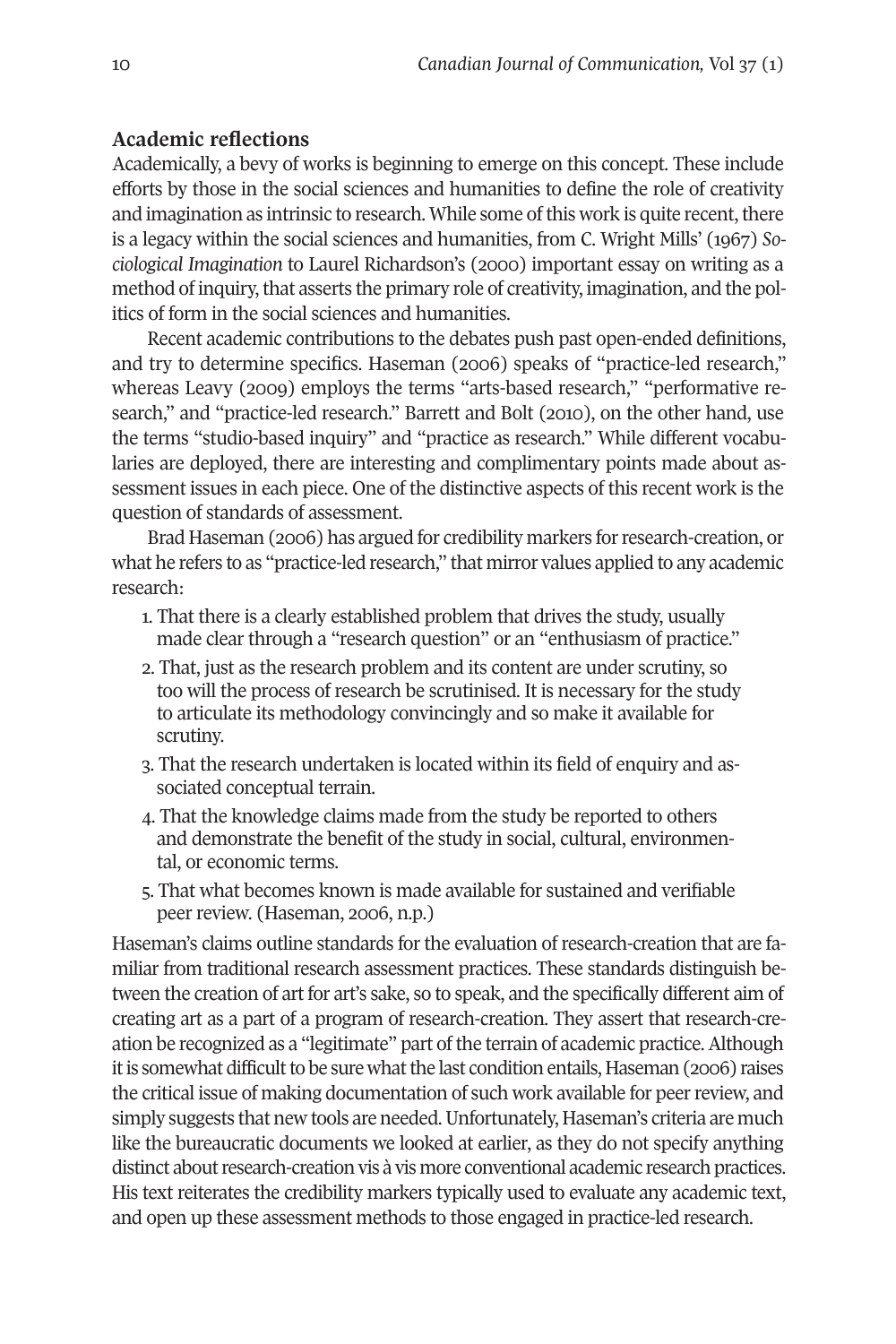Leavy (2009), and barrett and bolt (2010) also claim that research-creation (or what they call arts-based research and studio-based inquiry) is in a crisis in terms of academic sanctioning. In their assessments, a hierarchy of knowledge-value is outlined. Creative production understood as a means to make, reflect upon, and diffuse knowledge is problematic in terms of providing "positive," "verifiable" or "reproducible" contributions. barrett and bolt (2010), Leavy (2009), and Haseman (2006) all underscore that positivist, quantitative research is often defaulted to as the easiest to support in terms of grants and other forms of established acknowledgment of a research program's potential.

Quantitative research is upheld, on their accounts, as the simplest to assess with conventional metrics, followed by qualitative research, which is easier to accept when it models itself on quantitative methods. At the bottom of the knowledge hierarchy is ethnography, which muddies the waters, especially in terms of recent trends towards alternative methods of ethnographic writing (auto-ethnography, narrative, or poetrybased ethnography, performative ethnography et cetera; see denzin & Lincoln, 2000; willis, muktha, & Nilakanta, 2007). Leavy (2009) and barrett and bolt (2010) situate their discussions of arts-based research and studio-based inquiry within this expanded, non-normative conception of ethnography. they provide specific examples and highlight methodological trends. they also sub-categorize these trends according to the artistic disciplines in question (i.e., music, creative writing,theatre, studio art, et cetera). their commongoal appears to be establishing the academic value ofthe disparatemethods they articulate, outlining them as forms of holistic, reflexive, and engaged research.

both Leavy (2009) and barrett and bolt (2010) view research-creation as a form of intervention because it is contradictory to a hierarchy of research significance that places the scientific method at the pinnacle of models for knowledge production and dissemination. At the same time, they are committed to demonstrating, like Haseman (2006), how research-creation can conform to some traditional standards of rigour (such as methodological transparency, forinstance) as well as structured programs of research. Leavy's (2009) explicit focus is on "expanding" and also "disrupting" the qualitative paradigm in social science research. She claims, "both artistic practice and the practice of quantitative research can be viewed as crafts. Qualitative researchers do not simply gather and write, they compose, orchestrate, and weave" (Leavy, 2009, p. 10). this conception fits well (in terms of family resemblances) with the notion of "research" as a form of "trying things out," an allowance for experimentation articulated in the Canada Council for the Arts (2010) documentation discussed above. Barrett echoes this position in her elaboration of the critical and innovative potential of practice-based research to generate "personally-situated knowledge," new ways of modelling and materializing this knowledge, "while at the same time, revealing philosophical, social and cultural contexts forthe critical intervention and application of knowledge outcomes" (p. 2).

Research-creation, from this purview, has a strong potential as a form of intervention precisely due to its often experimental, processual nature. Generating situated forms of knowledge, combined with new ways of developing and disseminating that knowledge, research-creation helps reveal different contexts and methods for cultural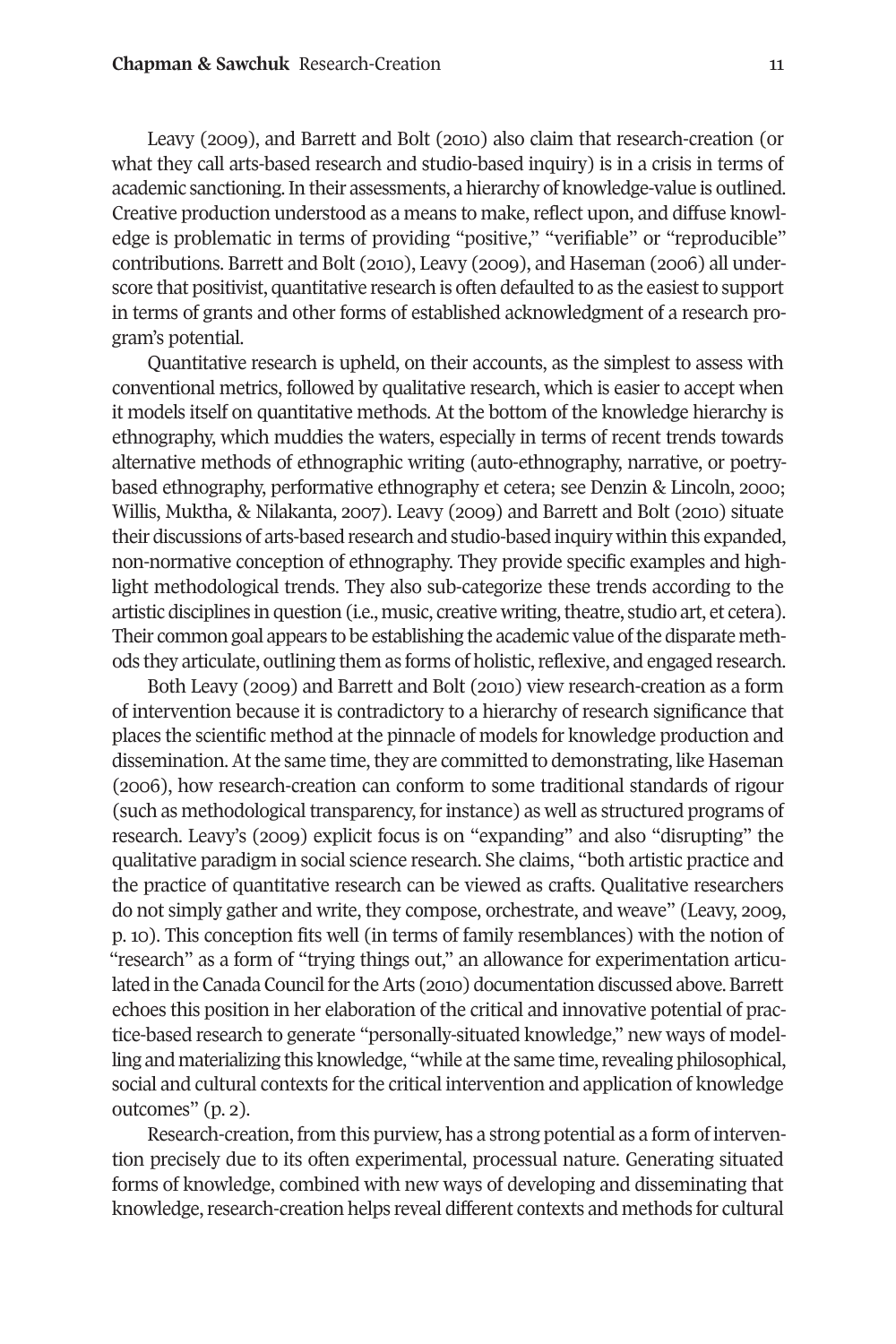analysis (e.g., dance or dramatic performances in theatres or other spaces, a series of studio-based audio compositions, collaborative prototyping of new media applications, et cetera). barrett (2010) also operationalizes concepts such as "tacit knowledges" and the "alternative logic of practice," drawn from Pierre Bourdieu. These are used to bring research-creation into alignment with more conventionalresearch methods, pointing out that "un-scientific," intuitive ways of knowing may underpin all discovery, yet, this is often systematically unacknowledged within traditional research paradigms. As Barrett rightly points out, subjective, tacit knowledges are about the feeling of "being in the game" (p. 4), where ideas or strategies emerge according to demands that present themselves in the midst of creative processes.

This understanding of the role of intuition and "feeling" presents itself as one of the strongest reasons why those who pursue research-creation are committed to the methods they promote, as it is only through working theoretically and artistically, or creatively, with their research topics that they become invested and engaged in a process that is right for them. this is arguably a central motivation for any form of research agenda, although it is perhaps even more paramount in the case of researchcreation because of its emphasis on the act of creativity, often experienced as a form of play.

In her ethnographic short story *What Kind of Mother*…*?*, author Karen Scott-Hoy (2009) questions her reactions to the events of September 11, 2001 by describing her interactions with her youngest son in the days following the attacks. As he is playing with toy cars, she asks him:

"what's happening?"

"the terrorists have just blown up the tourist center and the fire trucks are coming."

I smile, but no words will come out. I want to scream, to cry out against his loss of innocence. I want singing, not sirens. ... Then, as I stop and listen, I realize he is working through and making sense of what has happened in his world through this story, this game. Perhaps if I join in I will find some answers too. (Scott-Hoy, 2009, p. 61-62)

As barrett states, "the writing of qualitative research, as with the work of artists, is ultimately about (re)presenting a set of meanings to an audience" (2010, p. 11). Artsbased methods can be employed as a means to create "critical awareness orraise consciousness"; they are useful for "identity work," they can help "give voice to subjugated perspectives," "promote dialogue," (barrett, 2010, p. 13-15) (including extending academic work to wider audiences), and evoke (often multiple) meanings through inductive means. Again, such possibilities reinforce our claim that research-creation projects can provide powerful forms of introspection and intervention.

Despite this, by defining research-creation by contrasting it with "traditional," "conventional," or "sanctioned" methods, Leavy, barrett, bolt, and Haseman reinforce the binary thinking that is at the root of the state of affairs they are lamenting—i.e., that research-creation projects are not granted an appropriate amount of academic "weight." This is not in keeping with the term's multifaceted potential. Research-creation partakes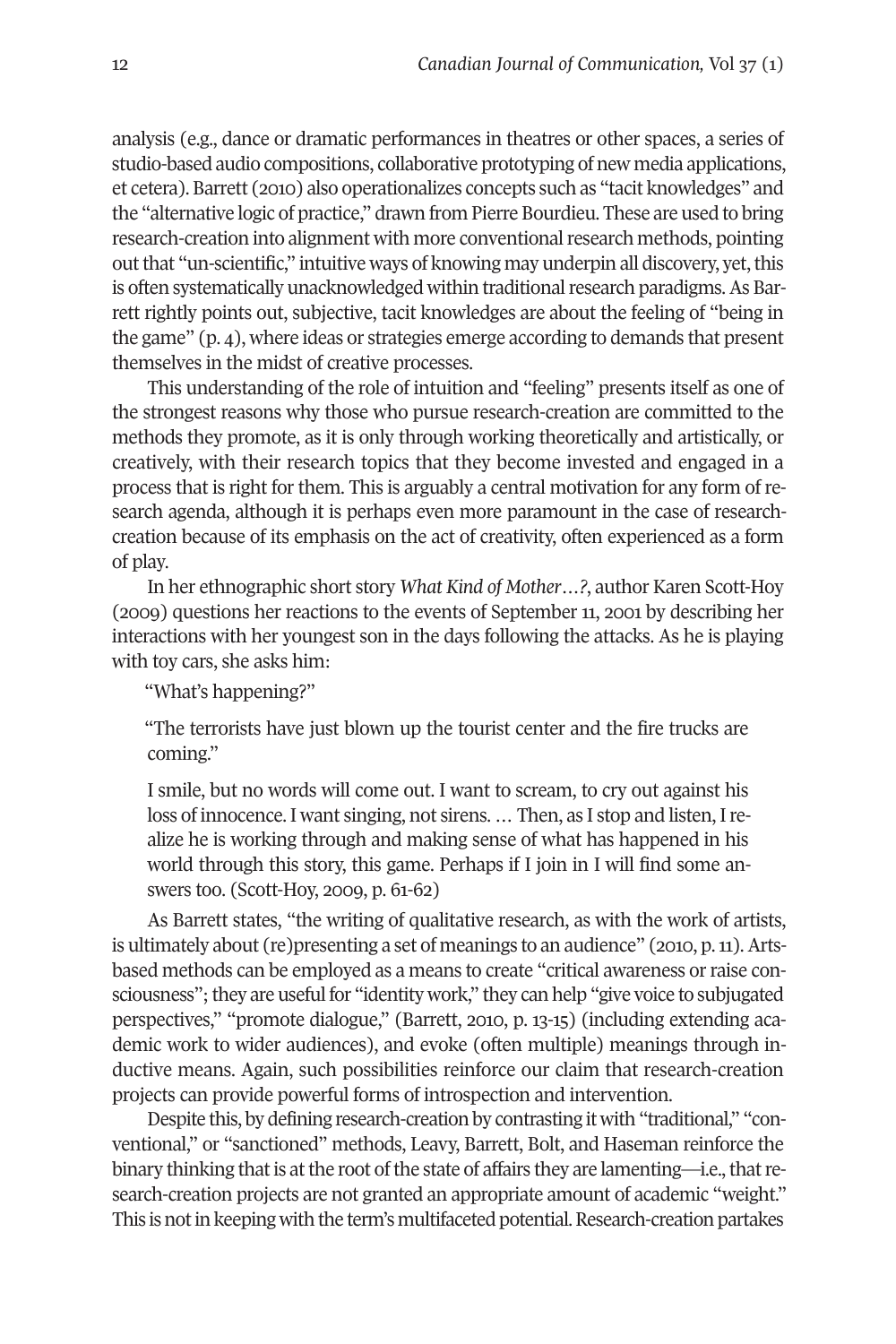in many different types of "tradition," such as those that stem from various artistic practices. Assessment and comparison of different types ofresearch is challenging to begin with, but when one articulates an identity for research-creation as a form of extension through disruption, followed by sanctioned resolution (assimilation), one loses the intrinsically incommensurable qualities of the concept that allow it to intervene into the "regime of truth" of the university. this line of argument also overdetermines its other. "traditional" scholarship becomes reified in terms of current disciplinary and methodological frameworks that are presented as more or less uncontested in terms of epistemological and ontological conventions for knowledge production.

Suggesting that research-creation can pass through credibility tests stemming from sanctioned metrics for qualitative research programs reads as a form of apologetics. It may be necessary, for strategic reasons, to work with previously existing frameworks of assessment, but defining research-creation as a subcategory of qualitative or ethnographic research risks misrepresenting the field and its potentialto generate new forms of knowledge. Hybrid scholarly forms are emerging everywhere, challenging traditional academic forms of publication, especially with the move to "enhanced" types of web publication thatinclude embedded media. Our emphasis on research-creation's ability to challenge academic standards and criteria markers is distinct from Leavy (2009), Barrett and Bolt (2010) and Haseman's (2006) attempts to advance the field within the folds of academic legitimacy.

#### **Family resemblances**

As our initial discussion indicates, "research-creation" describes a conglomerate of approaches and activities that incorporate creative processes and involve the production of artistic works in the context of academic programs. we are interested in articulating and elaborating the field by developing distinctions, but within the methodological arena of research-creation itself, as opposed to defining it against conventionally sanctioned qualitative/quantitative research, whatever one might take these latter terms to mean. Our theoretical approach to the subject involves discussing four valences of "researchcreation" as a term. In so doing, we are not trying to define the essence of the idea, but rather understand our typologies in wittgensteinian terms as "family resemblances." wittgenstein's*PhilosophicalInvestigations* (2009) is organized around a set of aphorisms. Aphorisms 66, 71, 75, 81, 89, 90, and 100 are particularly germane for an understanding of the term "family resemblance." Interestingly, wittgenstein uses the example of "games" to discuss the idea of family resemblance, asking the question, what is it that makes activities as different as chess, baseball, or charades identifiable as games? Rather than offering an explanation of what such activities all have in common, the idea of family resemblance asks one to pay attention not only to what is akin, but also what is different. by so doing, "we see a complicated network of similarities overlapping and criss-crossing: similarities in the large and in the small" (wittgenstein, 2009, p. 36e).

wittgenstein offers the idea of a family resemblance as a description of this form of networked relationship:

I can think of no better expression to characterize these similarities than "family resemblances"; for the various resemblances between members of a family—build, features, colour of eyes, gait, temperament, and so on and so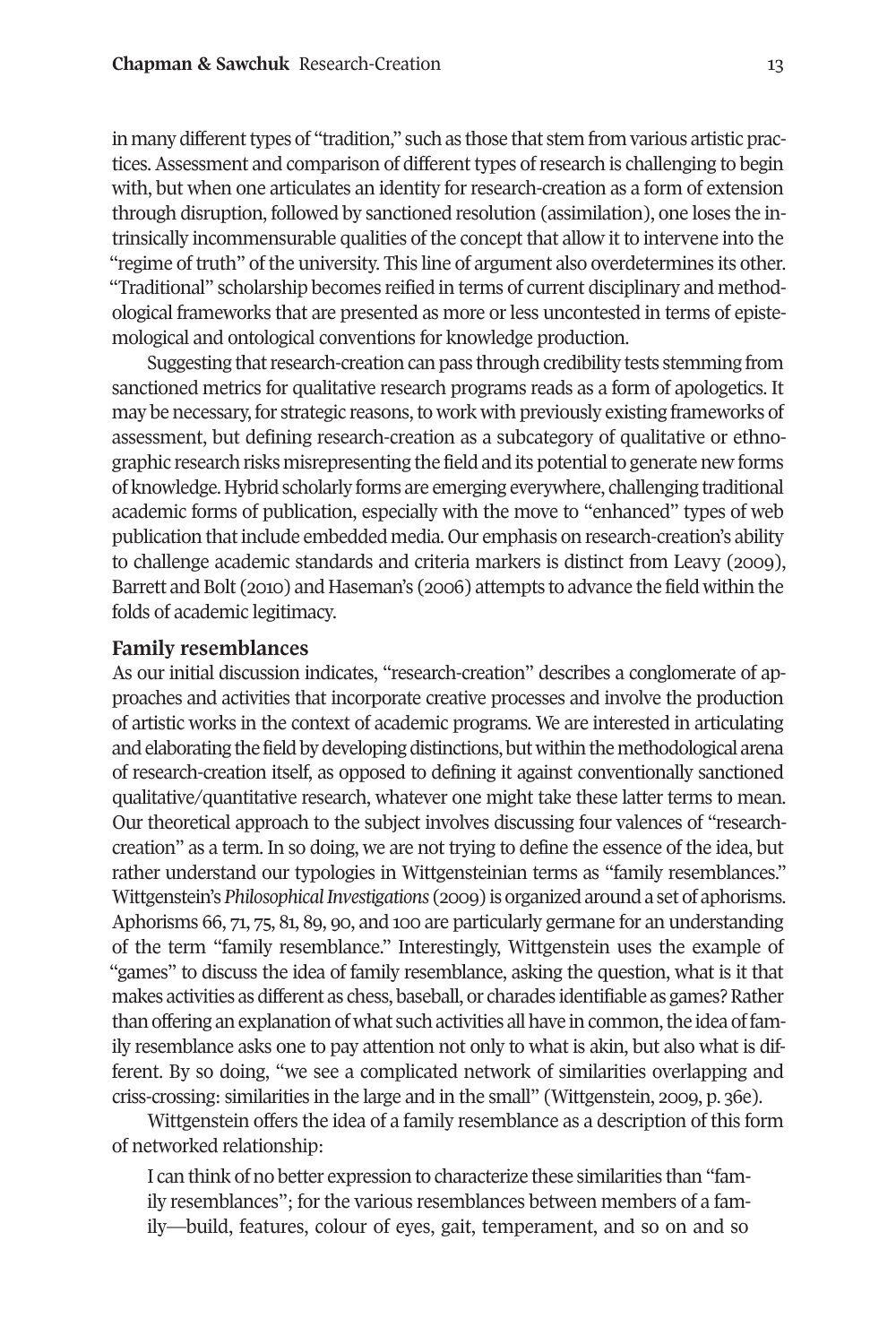forth—overlap and criss-cross in the same way.—And I shall say: 'games' form a family. (2009, p. 36e)

the term family resemblance is distinct from the Platonic concept of a philosophical essence. In searching for family resemblances, we are looking for what makes particular phenomena similar, as well as how they are distinct, but yet of the same class.

For Wittgenstein (2009), there is an acceptance that concepts have "blurred edges" and that clear distinctions are not possible (p. 38e). Given that a concept has "blurred edges," how might one describe it at all? to do so, wittgenstein suggests that we need examples to further understanding and analysis: "And this is just how one might explain what a game is. One gives examples and intends them to be taken in a particular way" (p. 38e). In giving examples, one does not furnish the essence of something, or a definition that is clear; rather, one must deploy examples, make them perform. Examples are not a substitution for an understanding of a phenomenon or a thing, but are integral to explaining.

I do not mean by this expression, however, that he is supposed to see in those examples that common thing which I—for some reason—was unable to formulate; but that he is now to employ those examples in a particular way. Here giving examples is not an *indirect* means of explaining—in default of a better one. (wittgenstein, 2009, p. 38e; emphasis in original)

wittgenstein's insights on the use of examples are part of a theoretical understanding ofthe ontology of "research-creation" not as a thing, but as a concept with blurred boundaries. Research-creation is not a fixed methodological approach. It refers to an important variety of different possibilities. wittgenstein's considerations guide our use of examples in terms of research-creation. the four modalities we discuss below are ways to organize our collected examples, although other categories or examples could surely be developed.

In delineating four modes within the set of "research-creation," we call attention to the moment that is in between, the conjunctive moment that points to the articulation of these two terms one to the other. In this, we draw attention not to the two primary terms; instead, we see them as mutually constitutive in the examples we innumerate, in terms of how they are imagined in relation, and how this enactment is formed and performed. It is also through the conjunction of its two component terms that research-creation can be perceived as a potential form of intervention. A research project that produces creative outcomes and/or employs creative processes gains access to a broad series of potential audiences and contexts of dissemination. the possibilities provided by the various artistic media that can be deployed forresearch-creation allow research components to be performed and disseminated through alternative ways of knowing as well as employing a variety of different forms of citation and/or attribution, extending de Garis' (1999) insight regarding performative ethnography, namely that one valuable way "to know" is "to do."

Our perspective on research-creation has connections to recent discussions in the philosophy of method that, to quote John Law (2004), deal with "mess in social science research" (p. 2) as well as the "performativity" of research understood as a practice of "enactment." Drawing on Annemarie Mol's (2002) insights into the ontology of med-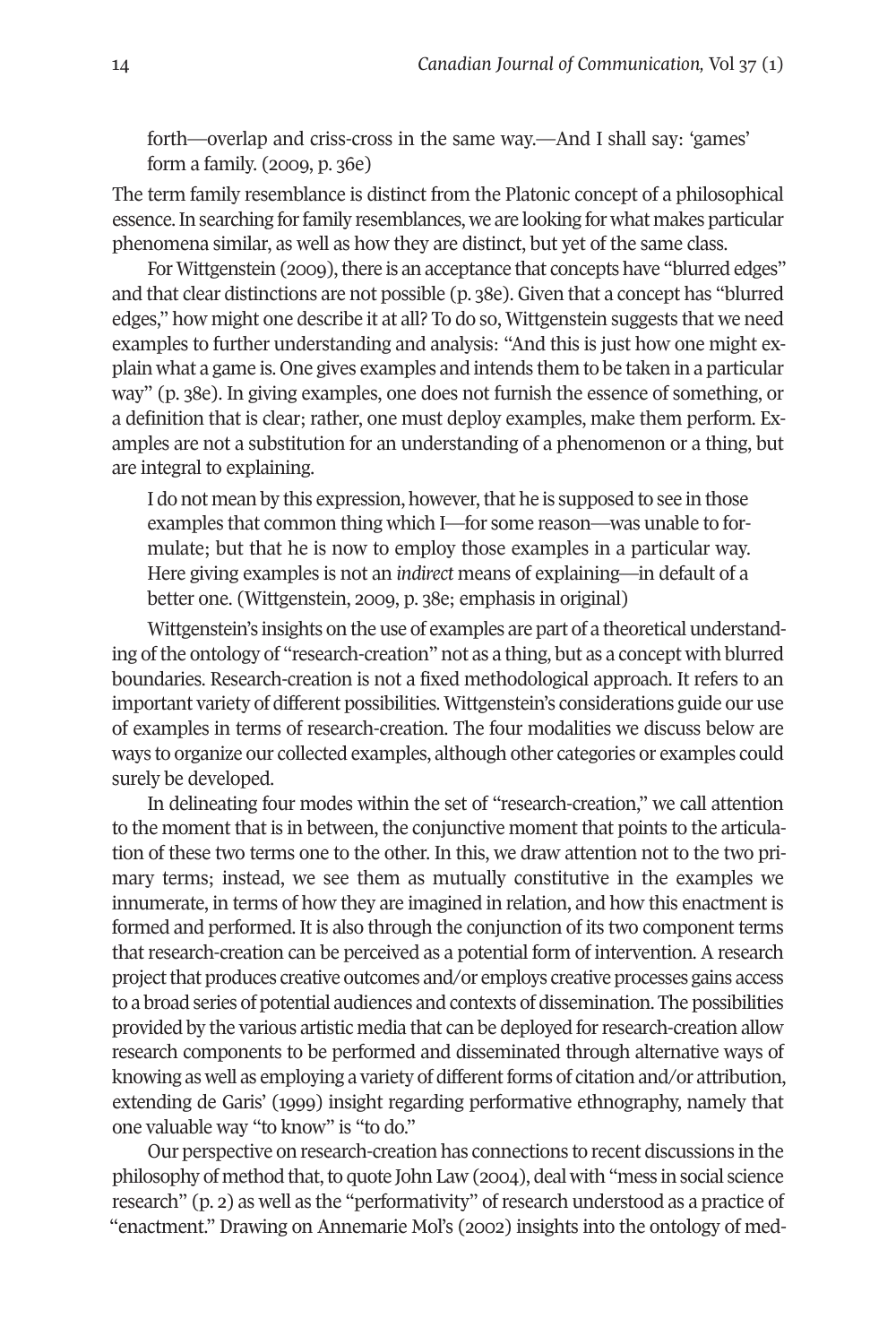ical practice and her notion of "the body multiple," as well as Latour's (2005) re-articulation of the concept of "assemblage," Law (2004) contends that what we commonly refer to as "objects of research" are enacted through performance (p. 55). Stressing difference and multiplicity, rather than unity, resemblance, representation, or fidelity to the real, Law (2004) also highlights that social science research, and methodology as enactment, is inherently a messy business. the relations between things are uncertain "sometimes vague, difficult and contradictory" (p. 55). the idea of "enactment" is what separates both mol (2002) and Law (2004) from Latour's (2005) recurrent use of the term "construction." the social is not merely constructed in social science research; it is also presented in the same way that an instrumentalist interprets a musical score, an actor delivers her lines, or a dancer enacts a piece of choreography. In thinking through enactment, mol (2002) writes that "like human subjects, natural objects, are framed as parts of events that occur and plays that are staged. If an object is real this is because it is part of a practice. It is a reality enacted" (p. 44).

#### **The four subcategories**

In the following section we elucidate different articulations of research and creation: "research-for-creation," "research-from-creation," "creative presentations ofresearch," and finally "creation-as-research." In identifying these conjunctures, we are attempting to open up the term "research-creation" and to offer these reflections as a starting point for defining methods of potentially rigorous academic inquiry that are essentially multifaceted, heterogeneous, and sometimes even contradictory. we are not claiming that these are mutually exclusive categories, only that they stand as useful terms for elaborating discussions around different approaches to research-creation.

#### **Research-for-creation**

while it seems somewhat misleading to separate initial research phases from production phases (due to the implied and fallacious assumption that moments of research are not part of "official" production phases), it is important to acknowledge that any creation, even (and especially) creation that is pursued as a type of research in and of itself, involves an initial gathering together of material, ideas, concepts, collaborators, technologies, et cetera, in order to begin. This gathering is "research" in the same way that reading through recent journal articles, tracking down important references, or conducting interviews are key elements of producing various academic contributions to knowledge, conventional, research-creation, or otherwise. The gathering is research because it is directed towards a future "revealing," enabled through an artistic perception of technology as a practice or craft (or "technē") (see Heidegger, 1977).

In the 2008 project, *Digital Cities*, for example, the research team, who were attempting to create a location-based experience for a montréal park, spent months finding archival materials that could be processed and uploaded to a database that would then be accessible via a set of GPS coordinates when viewers walked through that space. Research in this sense was about the potential content for the location-based experience; but, it also involved research on the Hewlett-Packard technologies that were used to build a platform that housed and delivered the image-text-sounds. the learning and research involved occurred prior to the production work. In a project titled *Radio Bicy-*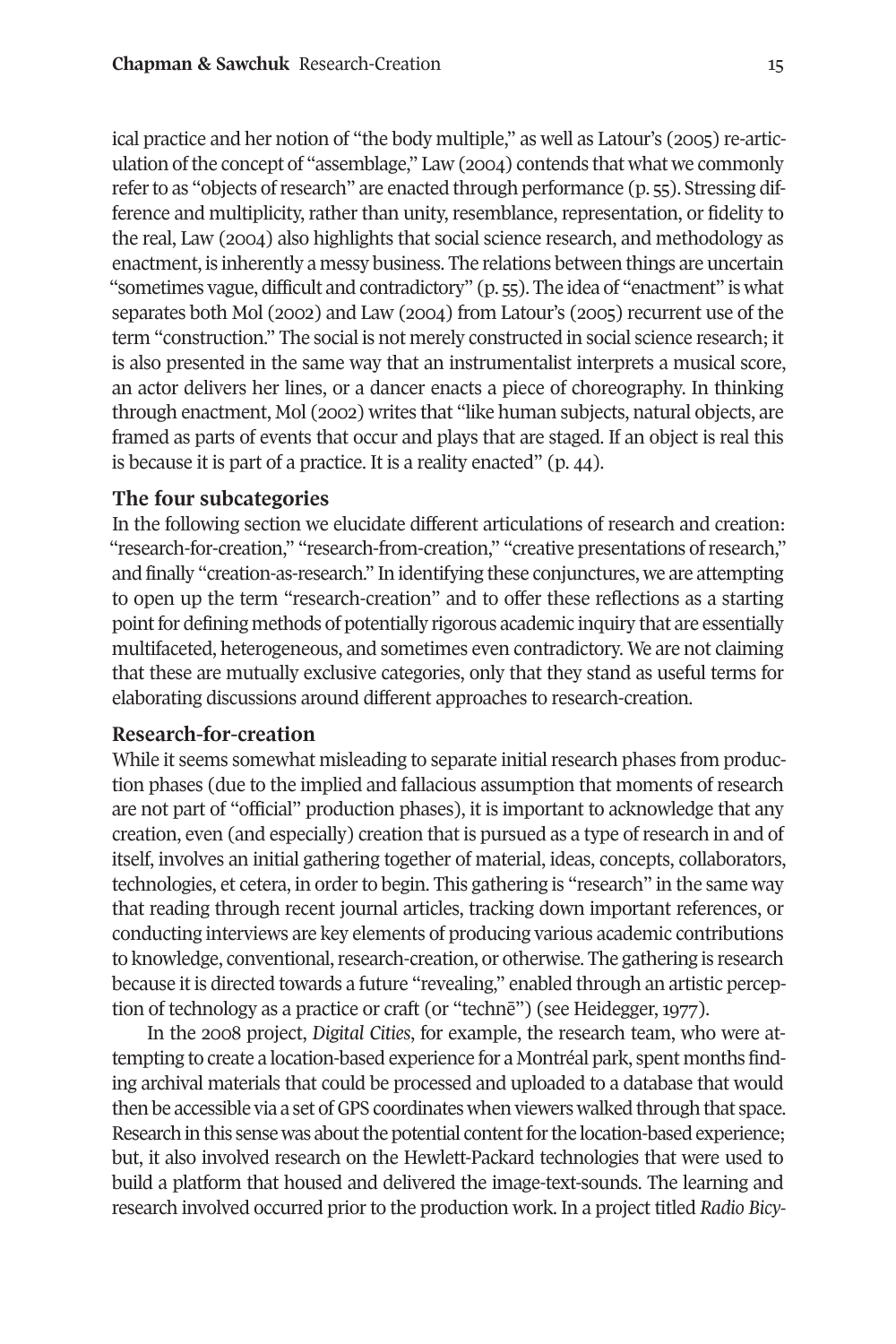*clette,* media artist and producerKatarina Soukup created a pirate transmitter and broadcast re-mixed fragments of the live radio coverage of the invasion of Czechoslovakia during the Velvet Revolution of the 1960s. In both examples, careful research into the history of the themes and locations concerned, drawn from archival sources, along with interviews with participants, and analyses of the technologies and terrains employed were integrated into what was displayed, and used to make informed choices about what images or sounds were included and excluded. Even though the research phases were priorto production in these instances, gathered data continued to inform integral ethical and aesthetic choices throughout the production process.

"Research-for-creation," then, is meant to connote this type of initiative and can include literature reviews, the tracking down of precedents for one's creative ideas, the articulation of a cluster of concepts, as well as trying out different prototypes or iterations. It is also worth mentioning that collaboration (which can occur in any of the four modes we are outlining) is often a powerful component of research-for-creation initiatives, where participatory design and friendship-as-method (Tillmann-Healy, 2003) can play significant roles in terms of setting the creative goals of a project. One keeps track of progress over time during research-for-creation phases to allow an ongoing iterative process of experimentation, and of trial and error to take place. From this attention to process, different potential outcomes may emerge at any stage and diverge from the initial "research-plan." too much emphasis on a "first A (researchfor-creation) then b (streamlined production)" approach can stymie creative spontaneity and research freedom. In addition, it is important to remember that the "result" of initial research-for-creation may not be a full-scale production of a final product, but may remain an experimental prototype.

#### **Research-from-creation**

Research is not only part of developing art projects that then stand on their own; rather, performances, experiences, interactive art works, et cetera can also be ways of generating research data that can then be used to understand different dynamics. the use of such research information does not simply come at the end of the process to "evaluate" the effectiveness of the work; instead, the work itself can be used to generate information on user-responses to help build the project in question, as well as future initiatives. In this case, there is a form of iterative design or testing that involves the participation of individuals or groups who may be an intended audience. For example, in developing the location-based project *The Haunting* (conceived as a prototype for a simple "game" of ghost capture in Parc Mont Royal), researchers from the Montrealbased mobile media Lab (including Sawchuk) set up a sub-team to work in tandem with the designers and engineers to document responses to the work as it was being developed. As the narratives for the project were being created, the team moved from the design board into the actual location in order to see if the interface and design were comprehensible. The iterative testing that came out of this led to direct adjustments of the narrative sequences, which were determined to be too long once they were played back *in situ*. the experience and knowledge gained from these collaborations and trials were used to develop a series of suggested research protocols and prac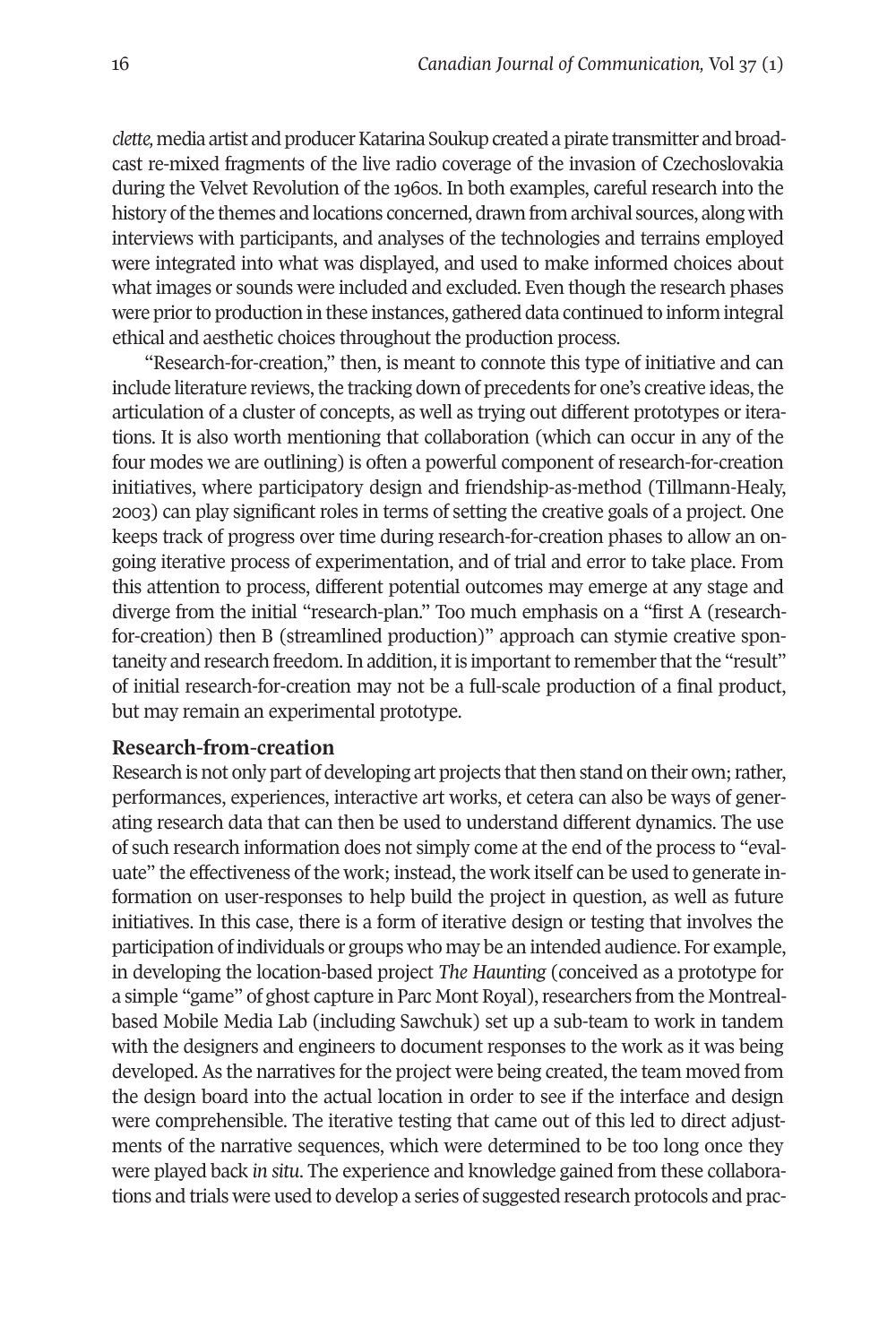tices for engineers, artists, and designers engaged in location-based media-making (Crow, Longford, Sawchuck, & Zeffiro, 2008).

To give another example, research-from-creation can also involve analyzing different dynamics that flow from a game or creative project and may lead to the writing of more formal academic papers that are based on an experimental art practice. In their various interactive projects that use LED lights that communicate with "users" who interrupt their signal frequency, media artist Nell Tenhaaf works with computational linguist Melanie Baljko on programming their installations to generate data for later study. baljko, from her disciplinary perspective as a computer scientist, is interested in the systematic gathering of observational information of user interactions with the art work that will allow her to observe and understand a host of non-verbal gestural engagements from the stand point of computational linguistics. For tenhaaf and Baljko, their installations operate as both artworks and as vehicles for fundamental questions about the nature of human interaction and non-verbal forms of communication (Sawchuk, 2008a). to give a final example, artist Nicola Feldman-Kiss, in collaboration with scientists at the National research Council of Canada, used the scientific scanning technologies atthe NrC to produce the exhibition *Mean Bodies.* For Feldman-Kiss, the research into 3-D scanning was a technical exercise to create an art work, but it also produced a valuable data set of a complete human body—her own that is now "owned" by the NrC who can use the information for their own research projects (Sawchuk, 2008b).

Pushing the limits of different technologies, developing paths of exploration and experimentation—this leads to the development of new research questions, many of which have archival, historical, theoretical, methodological, and scientific facets associated with them. these discoveries can lead back towards more "conventional" forms ofresearchand producenewhybrid forms of scholarship, but sucha process also creates new conundrums for artists who are no longer simply doing art for art's sake, but as a mode of data generation and study. In entering into the world of institutionally sanctioned research and new funding opportunities, artists who work with human participants are now required to fill out complicated ethical protocols and consent forms for projects that often mystify university ethics committees and transform the liberty that artists once enjoyed. Questions regarding compliance with institutionalized research ethics protocols are extremely important in terms of the academic future of researchcreation. these issues are currently undergoing much debate, especially in Canada, where the commission governing ethical research protocols—the Tri-Council, made up of SSHrC, the Canadian Institutes of Health research (CIHr), and the Natural Sciences and Engineering Research Council (NSERC)—has issued (December 2010) an updated version of its regulations that excludes creative practices from the purview of "research," simultaneously exempting such practices from ethical protocols while at the same time devaluing research-creation as a sanctioned academic method. Article 2.6 reads: "Creative practice activities, in and of themselves, do not require REB [a research ethics board] review" (Canadian Institutes of Health Research, et al., 2010, p. 20). Creative practices are summarily defined as processes through which artists make or interpret works of art, as well as study these very processes. REB review is not necessary,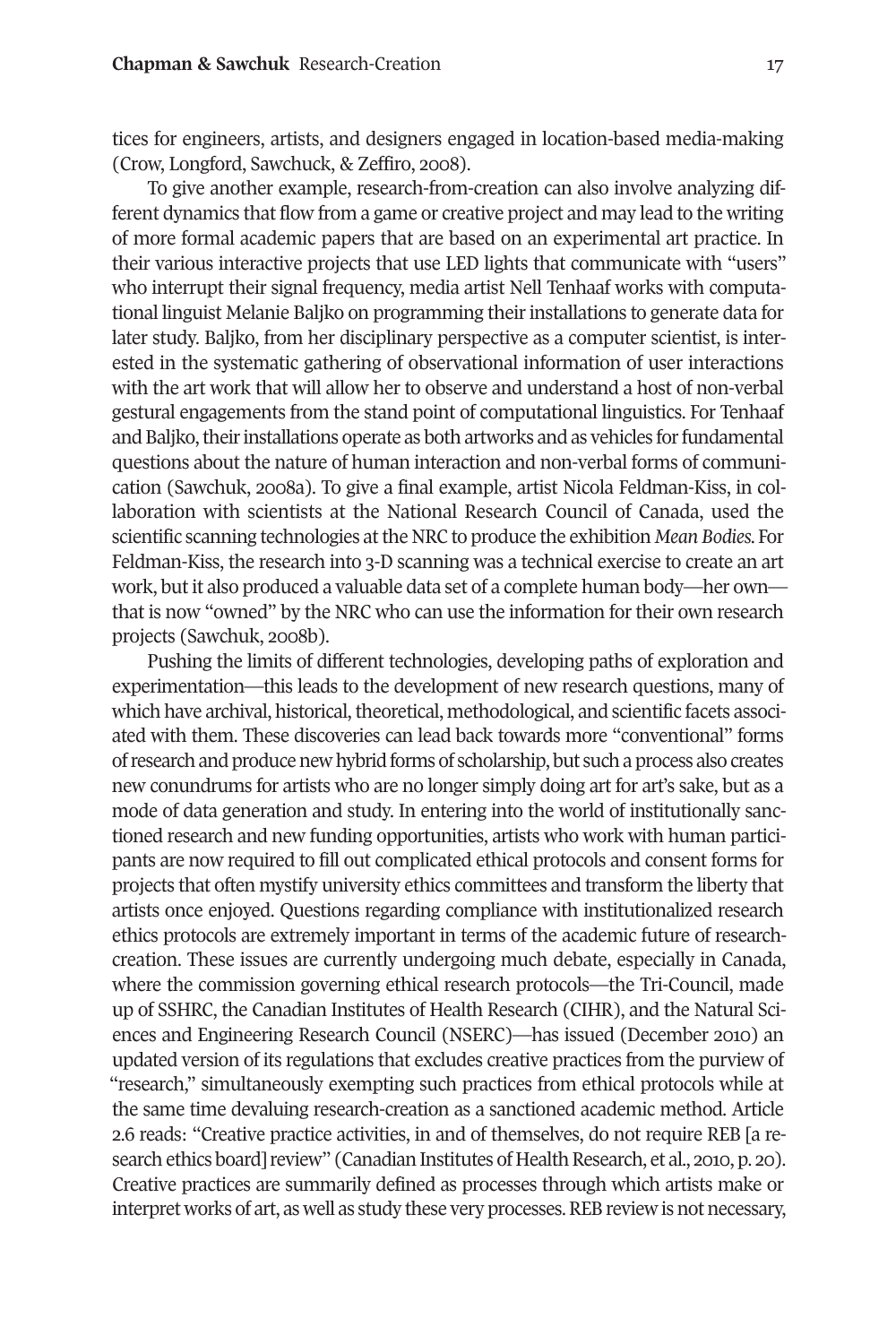but such creative practice activities "may be governed by ethical practices established within the cultural sector" (Canadian Institutes of Health Research, et al., 2010, p. 20).

Further muddying the waters, however, is the exception to this exemption, briefly mentioned by the Tri-Council in terms of creative processes undertaken as explicit parts of research-programs. "[R]esearch that employs creative practice to obtain responses from participants that will be analyzed to answer a research question is subject to REB review"(Canadian Institutes of Health Research, et al., 2010, p. 20). No details, however, are provided in this 200+ page document around specific protocols that could apply to artistic works, leaving in limbo the universities who rely on this publication to set their own frameworks in terms of ethical compliance.<sup>3</sup>

#### **Creative presentations of research**

the third articulation between research and creation that belongs in our cluster of "family resemblances" is the presentation of traditional academic research in a creative fashion, which has been mentioned throughout this article. The explosion of academic genres in recent years is one clear indication of the liveliness of this dimension of research-creation across a number of disciplines, including sociology, cultural studies, anthropology, and communications and media studies.In her excellent paper "writing as a Method of Inquiry," Laurel Richardson (2000) details the many ways that academic genres have been challenged through creative writing practices that pay close attention to media poetics. Richardson (2000) calls this form of inquiry CAP, or creative analytic practice, and says that experimental modes of writing not only form end results, but also occur while a project is in progress. Knowledge is not separate from the practice of inscription; indeed, it is through the ways we iterate our projects back to ourselves that we come to know. In the humanities and social sciences, academic performer Jackie Orr (2005) writes in a manner that uses collage and language to convey the panic disorder she describes.In conference presentations, she uses audio tracks with samples from news broadcasts timed to punctuate, underscore, or work in juxtaposition to the ideas spoken.

The desire for academics to engage with more poetic and evocative forms of expression poses a new situation for academic journals that now must contend with new genres and online forms to convey work differently. For example, *RESmedia* offers critical writers the opportunity to create short pieces that go online and have sequences from the films orimages under discussion embedded in the text. the *Canadian Journal of Communication* has made room forthe incorporation of film, image, and sound into the online version of the text. *Vectors*, as previously mentioned, takes the presentation of academic materials one step further: the work must only be able to exist in online form. Likewise, dissertations, such as Andra mcCartney's (2000) *Sounding Places: Situated conversations through the soundscape compositions of Hildegard Westerkamp,* or Chapman's (2007) *Selected Sounds: A collective investigation into the practice ofsamplebased* music were primarily meant to be experienced on CD-ROM and as HTML code (please see bibliography for corresponding URLs).

In the case of academic regulation, the norms are increasingly and paradoxically both looser and stricter. Margins, type, and font sizes are standardized. Archival paper must be used. There is a certain prescribed manner for presenting images as "figures"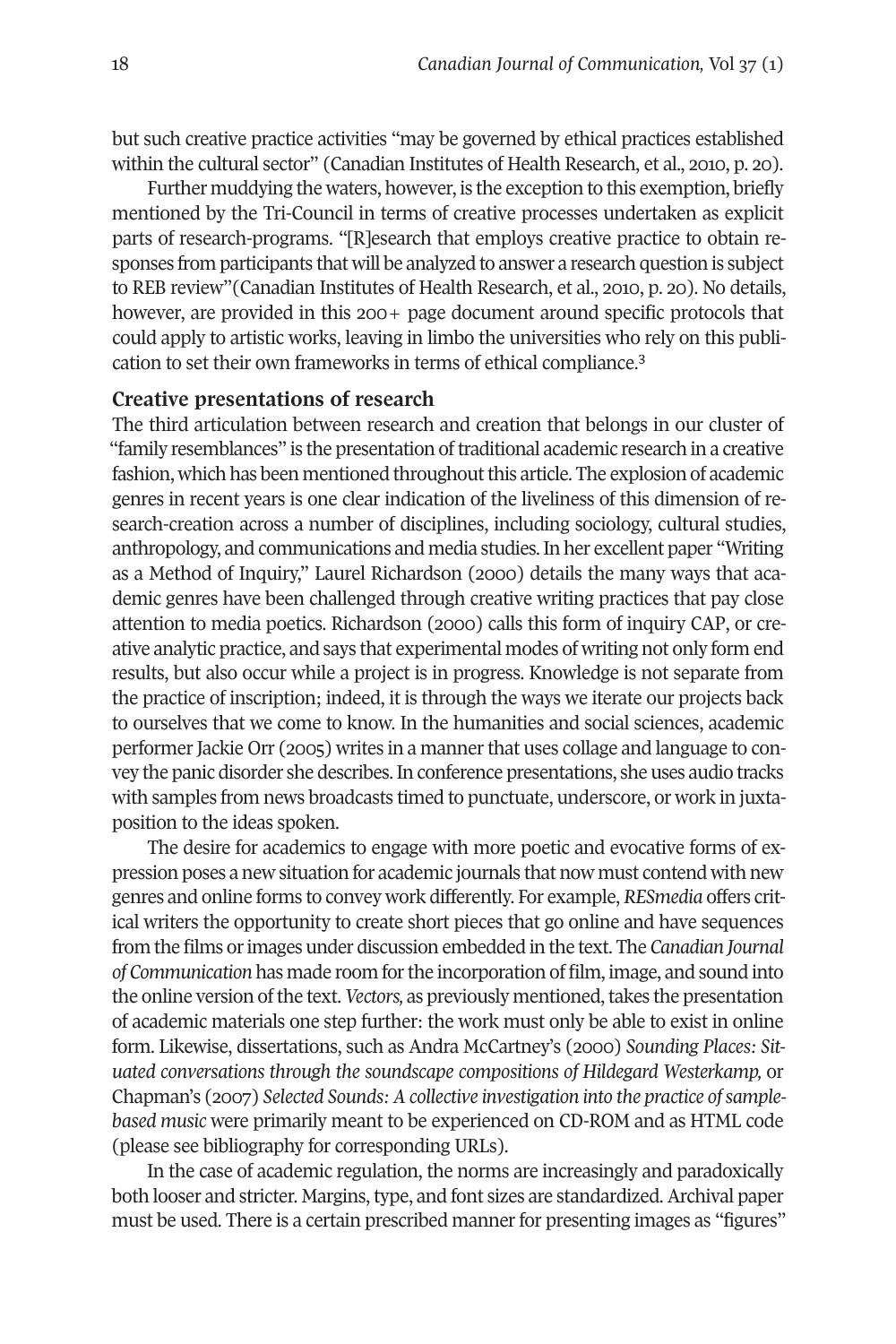to merely illustrate the text. Nowhere is the illustration, sound file, video clip, et cetera given a place to be considered primary, and most institutions are at loss with how to evaluate or archive this material.

#### **Creation-as-research**

this is perhaps the most complex of our categories, as well as the most controversial. "Creation-as-research" involves the elaboration of projects where creation is required in order for research to emerge. It is about investigating the relationship between technology, gathering and revealing through creation (following Franklin,1992, and Heidegger, 1977,where "technology" connotes amind-set andpractice of crafting asmuchas it does "equipment"), while also seeking to extract knowledge from the process. Research is more orless the end goal in this instance, although the "results" produced also include the creative production that is entailed, as both a tracing-out and culminating expression of the research process. It is about understanding the technologies/media/practices that we discuss as communication scholars (for instance) by actually deploying these phenomena, and pushing them into creative directions. It is a form of directed exploration through creative processes that includes experimentation, but also analysis, critique, and a profound engagement with theory and questions of method.

Chapman's doctoral dissertation on sample-based music (*Selected Sounds*—mentioned above), a collaborative production of a compilation audio CD featuring works by himself and six other sound artists, provides an example of creation-as-research. Each artist contributed an audio sample to the project, agreeing to compose a piece of music using only the seven collected sounds as source material. every artist was interviewed about their practice of sample-based musical composition, views on the definition of "sampling," technologies they habitual employ and the specific processes they adopted for their contribution to the project.

The collaborative production in this case not only provided a foundational point of reference for the project's ethnographic component, it also explored and demonstrated the potential of sample-based musical practices for listeners to the audio CD. In this way, the process of collaboration produced "research-from-creation." In addition, the "results" of the research were presented in a creative, alternative format. This combining of different modes of research-creation is not that surprising; as stated above, our four categories are not mutually exclusive. But there is a crucial, if somewhat subtle, distinction to be made in this instance. Fundamentally, the process of collaborative sampling acted as a central form of research for Chapman himself, allowing for a body of original and focused artistic work to be realized, analyzed, contextualized, and theorized—providing a rich, multi-modal learning experience. In the course of making the work, the different possibilities and potentials inherent in heterogeneous sample-based musical practices (which were still recognizable as such due to their family resemblances) were revealed. This is also what defined the project as an intervention, by demonstrating a different model ofresearch scholarship in the field as the first PhD research-creation project in Communication Studies in Canada.

by articulating connections between practices of writerly quotation and sampling in electronic music (see also Chapman, 2011), the project accomplished a production of theoretical knowledge not through, but as creation. In so doing, it highlighted the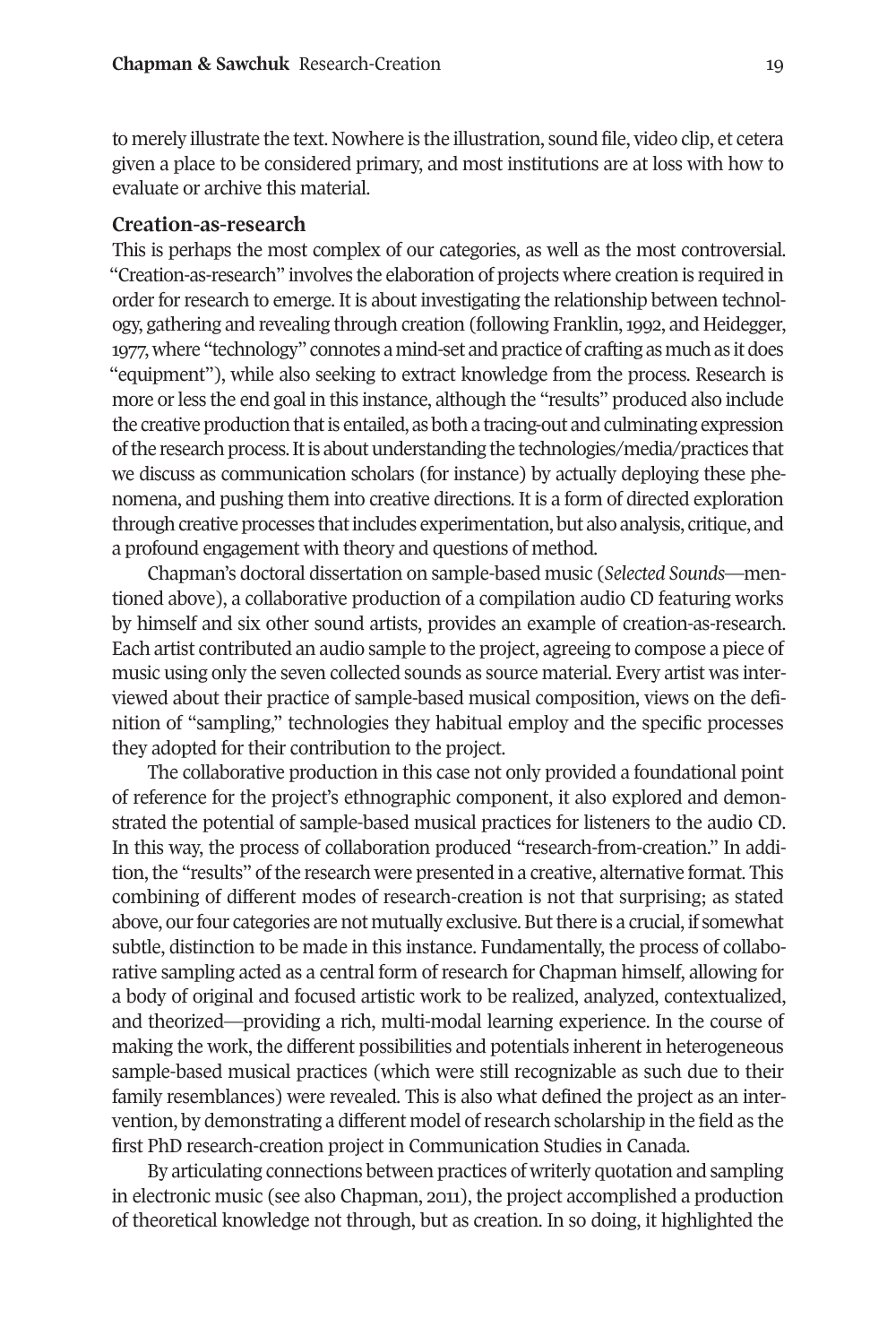creative aspects of scholarly writing atthe same time as it demonstrated the thoughtful, reflective, theory-laden processes of audio sampling. Chapman's current FQrSCfunded research-creation project *RadioActivités: une généalogie du Theremin, les Ondes Martenot et l'Orgue Hammond* seeks to outline and articulate the histories of three early forms of sound synthesis technology, the Ondes martenot, Hammond Organ, and theremin, through archival, interview-based and discursive research, but also through creation-as-research.<sup>4</sup> By actively seeking out recorded music featuring these instruments, as well as working models of the instruments themselves, the idea is to create new works that sample and remix the characteristic sounds of these devices into contemporary compositions. Understanding how these instruments work(ed) and their key roles in the historical development of sound synthesis as a practice is significantly enhanced through this form of hands-on creation-as-research. what is lost or gained, for instance, through the use of a keyboard controller for sound synthesis? The Theremin has no keyboard and is played by waving one's hands in front of two radio antennae, one controlling pitch, the other, volume. The Hammond Organ features a keyboard where sounds are switched on or off at a consistent volume through the depression/release of different keys. The Ondes Martenot features a small keyboard, a ring and wire ("la bague") for sliding between all the notes of the chromatic scale, as well as a special button (the "touche d'expression") that activates the tones selected through the keyboard, or "la bague," with a subtle variability of volume, similar to a bow on a stringed instrument.

Such differences in terms of technology/technique and their impacts on the history of sound synthesis can arguably only be fully understood and demonstrated through playing the instruments in question. Such engaged, performative research also encourages the recognition of links to other forms of electronic sound production/control, such as the similarities between the martenot's "touche d'expression" (invented in 1928) and a contemporary DJ mixer's "cross fader" central to the practice of "turntablism" (see Snapper, 2004).

The uniqueness of creation-as-research vis à vis our other categories exists in its interweaving of theory and practice. In a recent discussion on this issue, performance artist and theorist Natalie Loveless beautifully expresses a reading of our position in the following way:

I am interested in thinking the theory/practice relation in terms of non-hierarchical asymmetries of difference. that is, I want to explode our thinkings inside the categories "practice" and "theory" such that these each become subservient to a multiplicity of articulations; to read the practice in theory and the theory in practice a little bit the way Georgio Agamben posits his ethics of the moebius strip: as differential only in the context of a particular moment of production. I want what counts as "theory" and what counts as "practice" to be rendered bankrupt at binary oppositions, but not through unity, though a situated complexity. (Loveless, in email correspondence with Chapman, November 25th, 2010).

whereas research-from-creation involves an iterative process of going back and forth between creation and reflection or knowledge development, creation-as-research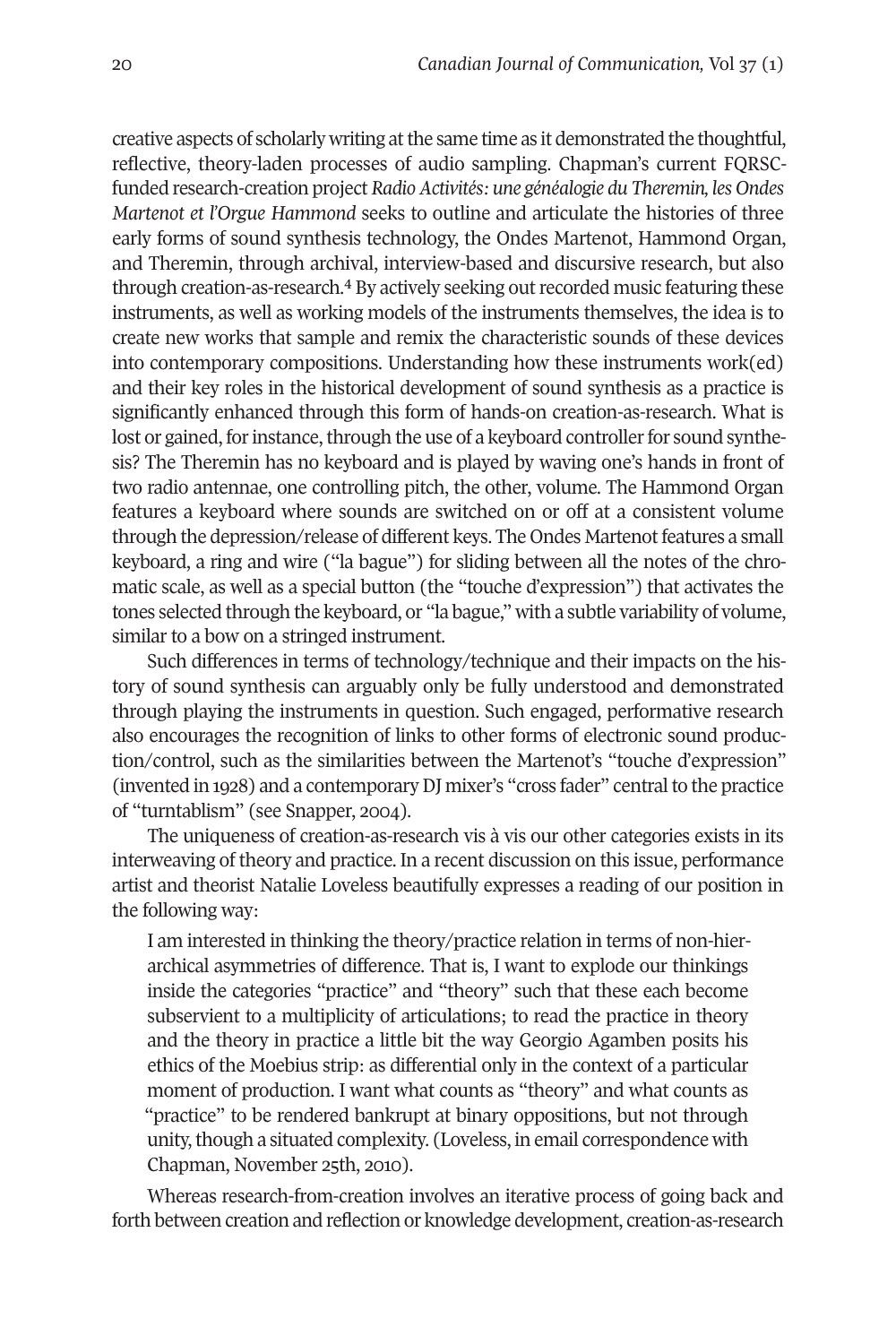redefines the very concepts of theory, creativity, and knowledge. It is a hands-on form oftheoretical engagement atthe same time as it acknowledges the processes of analysis and articulation of new concepts that are potentially part and parcel of artistic creation. Knowledge is produced as creative work, and not simply through their analysis and interpretation. It is in this sense that such creative work can be understood as a strong form of intervention, contributing to knowledge in a profoundly different way from the academic norm. this carries epistemological implications. Creative productions constitute knowledge in a different, but culturally equivalent, way to other forms of transcribed research findings, such as academic journal articles, scholarly books, mathematical formulae, research reports, studies, theses, et cetera.

there is also an ontological dimension to the creation-as-research mode/category. "Creation-as-research" is also "creation-through-research," in terms of expanding what "is" in the world by revealing new layers, permutations of reality, or "experiences to be experienced." this is a funny way of saying what Heidegger explains, also somewhat incomprehensibly, when he argues that our use of things brings out their "thingness," meaning all that "is" (i.e., being with a capital "b"), can only be brought into greater degrees of "unconcealment" by being employed or deployed in "hands-on" situations, in addition to being analyzed and interpreted (see Heidegger, 1975, 1977).

Through research (i.e., interpretation, analysis), through creation (i.e., deployment, hands-on engagement), the very phenomena we seek to explore are brought into being in the first place. Soundscape studies, for instance, stands out as a strong example ofthis trend, where a research field is constituted in the process of studying it, both in terms of "theory" as well as "practices" of listening to, recording, and composing "field recorded" sounds.

At what point does an idea become a "thing"? How does "research" contribute to such a becoming? Is this creation? what are the different ways that reality can be "enacted" (to borrow again from mol)? with the "creation-as-research" category,there is a risk that these sorts of questions could be left unaddressed. the research is selfconsciously creation and vice versa. Case closed.

This is often fine. Not every research-creation project needs to address the question of "what research creates?" but if the concept is to have purchase outside of academic pedagogical or funding frameworks, it needs to be pushed into these types of ontological and methodological debates (understanding these lasttwo terms as deeply linked). we would submit that it is this intent to "reveal" new things (i.e., the exploration of the boundaries of what can be created through research, as research) that unites research-creation with other forms of scholarly research, much more than the putative co-applicability of sanctioned credibility markers and neoliberal metrics for research achievement.

### **Conclusion**

Clearly, these categories are not easily separated, and each is connected to the others. Further, they do not merely occur in a linear sequence, but can be ongoing, and happen simultaneously. yet, given our experiences as practitioners, teachers, and academics, we have felt for some time that a discussion of their distinct dimensions was necessary to counter the many misunderstandings and mystifications attending research-cre-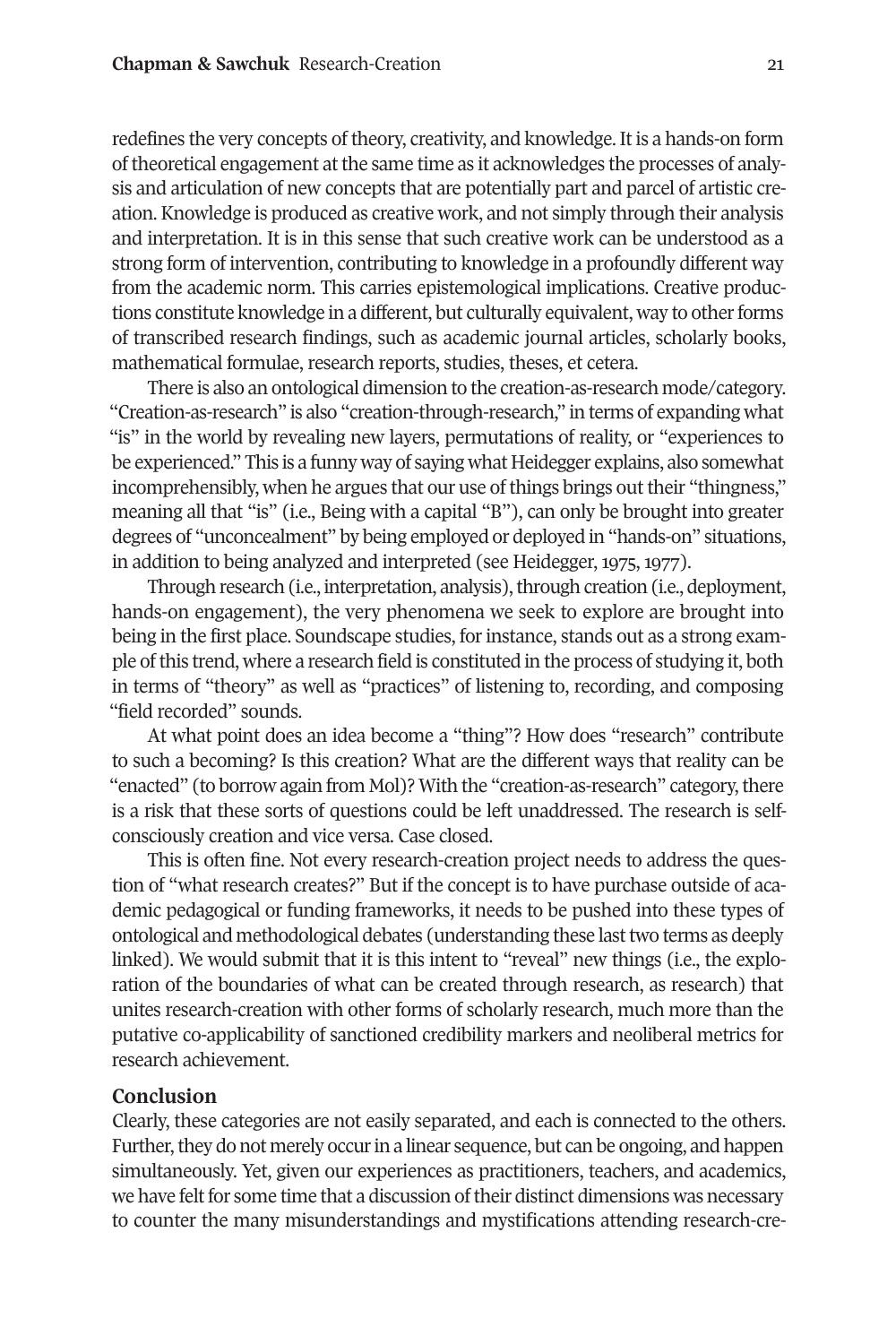ation. we are also aware of an irony at the very core of this article, which has taken a traditional academic tone and style, to argue for the uniqueness of research-creation as a complex approach and intervention into the way knowledge is constructed and understood, and to interrogate the present and potential relations between creativity and scholarly practice. This is deliberate, at least in this instance. Finally, our "approach" and construction of a set of inter-related categories is not meant to be definitive. It is intended to invite a playful consideration of the family resemblances between these different aspects of what is often condensed together into a hyphenated term, researchcreation.

Our critique of Haseman's (2006) "credibility markers" above, as well as the bureaucratic literature we survey, concludes that such initiatives assert conventional, sanctioned assessment criteria as sufficient for research-creation. Such a perspective, while thought-provoking and in many cases *apropos*, is nevertheless insufficient to accommodate the heterogeneity of research-creation practices. evaluation of researchcreation projects in academic contexts is not intrinsically any more or less difficult than other assessment standards, both quantitative and qualitative; we simply have fewer precedents to work with in terms of fair and effective standards for peer review. this state of affairs is changing, however, as more participants in the field of researchcreation emerge. to cite one statistic, elkins (2009) suggests that at the rate exemplified in 2008, 127 creative-art Phd programs might well be established in the u.S. and Canada by 2012.

but there is also another family resemblance specific to much research-creation that suggests a particular angle worth noting in this regard, based around the concept of "intervention." Questions such as: "does/willthis project contribute to knowledge?," "In what way?," "what are its identifiable outcomes?" et cetera, can often be usefully elucidated (and potentially challenged) by asking, "On what level(s) can this project be identified as an intervention?" This shifts emphasis away from over-valuing "deliverables" and moves towards dynamic evaluative mechanisms based in conceptions of "peer review" that de-emphasize the significance of quantifiable research outcomes, and focus instead on recognizing the mechanisms, contexts, communities, and methods through which a project strives to make something happen; in other words, to produce results that are not necessarily material or textual, but that occur on multiple planes, including the reactions of a beholder of a creative work, the future efforts of a community member and/or collaborator affected by the process of bringing a project to fruition, or the technological results and/or residues. the "ideal" peer reviewer is aware ofthe stakes at play within a particularintervention, and can reflexively respond to how well or poorly a project articulates itself vis à vis those stakes. Criteria such as social, cultural, environmental, or economic benefits, the identifiability of a central research question, the articulation of a conceptual terrain, et cetera, are often completely germane to such assessments. but at othertimes, aesthetic components, the position and role of an intended audience, or the calling into question of traditional conceptions of knowledge mobilization are more important considerations.

The upshot? Research-creation projects must be assessed with a rigorous flexibility, and without resorting solely to putatively objective evaluation criteria. Peer review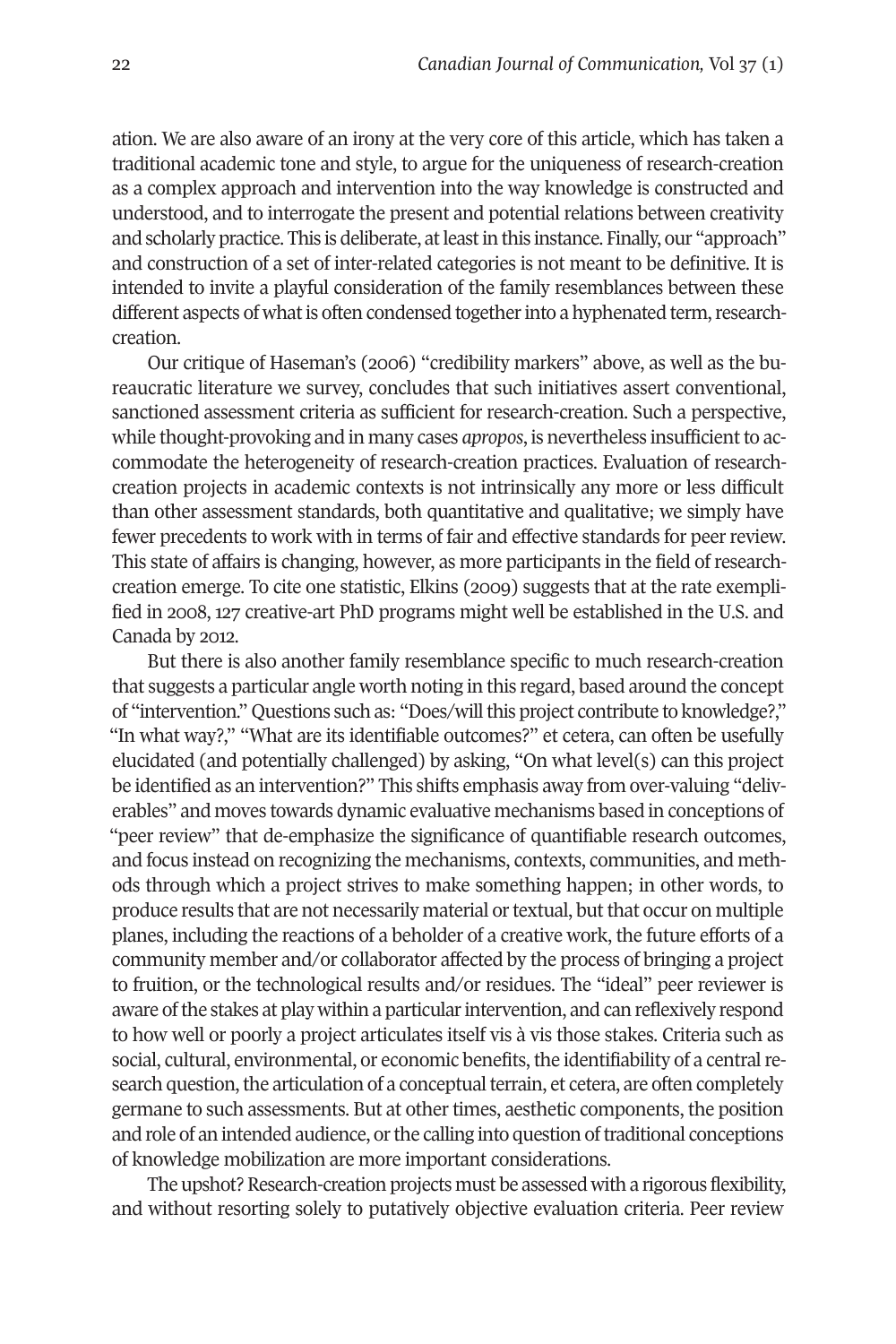practices need to be reflexive and consistently scrutinized to insure they are not ossifying or contextually inappropriate. Reviewers must be selected who can recognize the terrains upon which a project intervenes, and speak to these considerations in their deliberations. Ideally, such reviewers will be invested in research-creation themselves, either as artist-researchers or scholars of new academic methodologies. by the same token, projects that do not problematize or question their own methodological presuppositions and choices, and/or which are largely "illustrative" or overly focused on deliverables as stand-alone justifications forresearch-programs are likely poor models ofresearch-creation. this is not to say that allresearch-creation projects should be judged on process alone; but without investigating and questioning one's practices, theoretical framework, or choice of methodology, one risks creating work that relies solely on its own "integrity" to justify its contributions to knowledge/culture/history, et cetera This is to take refuge in an "art for art's sake" attitude that fails to acknowledge and/or investigate one's choices, style, training, influences, collaborators, et cetera, as impacting (and in many ways legitimating) one's idiosyncratic creative production. Judging whether or not a work falls into such an anti-intellectual framework is one of the tasks facing a peer reviewer of research-creation work. It is our hope that the four categories we have enumerated in this paper will aid in making such determinations less ad-hoc.

As we mention in our introduction, research-creation can be read as a form of intervention into the "regime of truth" of university-based research. In outlining the myriad different ways in which this is the case, our goal has been to challenge the normative frameworks that have traditionally structured academic contributions to knowledge, disrupting the reigning paradigms for qualitative and quantitative methodologies in the process. As a form of cultural analysis, research-creation partakes of the spectacle of the work of art and its demonstration of alternative frameworks for understanding, communicating, and disseminating knowledge. this is also what defines research-creation as an epistemological intervention on the level of academic methodology. but each and every research-creation project also carries the possibility of acting as an intervention in its own right in terms of the specific fields of inquiry, practice, history, et cetera in which it is embedded. the breeching of scholarly form and decorum that is intrinsic to much research-creation work is a consequence of the specificity of each projectin terms of its own aims, audiences, and the artistic media employed. Our consistent provision of examples throughout this article has been with this in mind: the family resemblances amongst the projects we have cited are notable in terms of mapping out the terrain of research-creation, but these features can only be recognized through a corresponding acknowledgment of the significant differences that hold amongst all our case studies.

This heterogeneity is precisely what makes research-creation problematic in terms of traditional metrics for knowledge production. by breeching the "regime of truth" that is perceived to operate within the setting of the university, research-creation demonstrates the constructed nature of that regime in relation to any form of scholarship, its privileging of quantitative methods of knowledge production, the institutionalized and bureaucratic reality offunding opportunities, and the conservatism of many publication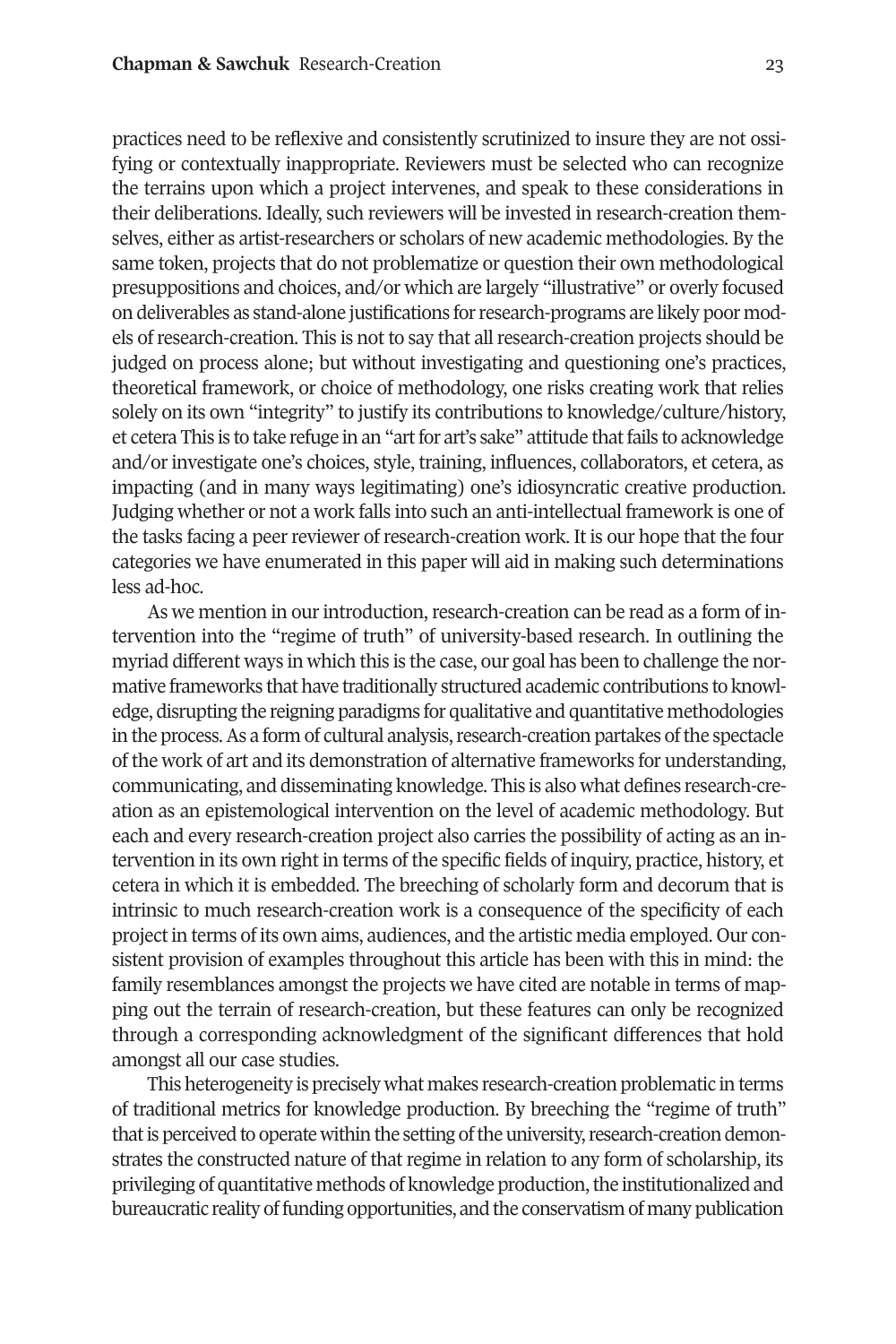venues. Research-creation operates in contrast to the dominant academic paradigm. But paradigms are mutable and have the potential to grow, shift, or even be overturned when alternative technologies, practices and anomalous discoveries accumulate to the point where new epistemological and ontological foundations present themselves in flashes of insight. Initial acceptance of the academic value of research-creation having already been achieved, we must now turn to the task of elaborating new academic paradigms of knowledge production and dissemination. this article has been crafted with this open-ended goal in mind.

# **Acknowledgments**

the authors would like to thank the following people for their contributions to the substance of this article: Tagny Duff, Anna Friz, Natalie Loveless, David Madden, Devora Neumark, rae Staseson, Peter Van wyck, and the grad students and panelists who participated in the roundtable on research-creation, held in the Department of Communication Studies as part of the media Studies Seminar (COmS 610), on Friday, December 2, 2011, at Concordia University.

#### **Notes**

1. this is SSHrC's translation of the original French text, which reads as follows: "les activités ou démarches de recherche favorisant la création ou l'interprétation d'œuvres littéraires ou artistiques de quelque type que ce soit. Dans le cadre de ce programme, l'interprétation est analogue à la création et ne peut être comprise comme une démarche intellectuelle d'analyse d'une oeuvre ou des réalisations d'un créateur" (FORSC, 2011).

2. "A research-creation approach in arts and letters depends on the exercise of sustained creative practice; on intrinsic reflection on the development of previously unpublished works or productions; and on the dissemination of these works in various forms. A research-creation approach must contribute to disciplinary development by a renewal of knowledge or know-how, and innovations of an aesthetic, pedagogical, technical, instrumental or other nature" (SSHrC, 2011a). this is a translation of the original French text, which reads as follows: "Une démarche de recherche-création en arts et lettres repose surl'exercice d'une pratique créatrice soutenue; sur une réflexion intrinsèque à l'élaboration d'œuvres ou de productions inédites; sur la diffusion de ces oeuvres sous diverses formes. une démarche de recherche-création doit contribuer à un développement disciplinaire par un renouvellement des connaissances ou des savoir-faire, des innovations d'ordre esthétique, pédagogique, technique, instrumental ou autre" (FQRSC, 2011).

3. For more information on the tri-Council policy statement, see: [http://www.pre.ethics.gc.ca](http://www.pre.ethics.gc.ca/pdf/eng/tcps2/TCPS_2_FINAL_Web.pdf) [/pdf/eng/tcps2/tCPS\\_2\\_FINAL\\_web.pdf](http://www.pre.ethics.gc.ca/pdf/eng/tcps2/TCPS_2_FINAL_Web.pdf) [January 1, 2012].

4. Please see the project website <http://collectingdust.org> [January 1, 2012] for more information.

# **References**

- barrett, estelle, & bolt, barbara. (2010). *Practice asresearch:Approachesto creative arts enquiry*. London, UK: I.B. Tauris.
- barrett, estelle. (2010). Introduction. In e. barrett & b. bolt (eds.), *Practice as research: Approaches to creative arts enquiry* (pp. 1-13). London, uK: I. b. tauris.

Barthes, Roland. (1977). A lovers discourse: Fragments. (R. Howard, Trans.) New York, NY: Hill and Wang.

- benjamin, walter (1969). theses on the philosophy of history. In H. Arendt (ed.), *Illuminations*. (pp. 253-264). New york, Ny: Schocken books.
- Canada Council. (2011). Grants to Film and Video Artists: *Research/Creation Grants, Production Grants and Scriptwriting Grants.* urL: [http://www.canadacouncil.ca/grants/mediaarts](http://www.canadacouncil.ca/grants/mediaarts/cn127221225398593750.htm) [/cn127221225398593750.htm](http://www.canadacouncil.ca/grants/mediaarts/cn127221225398593750.htm) [January 1, 2012].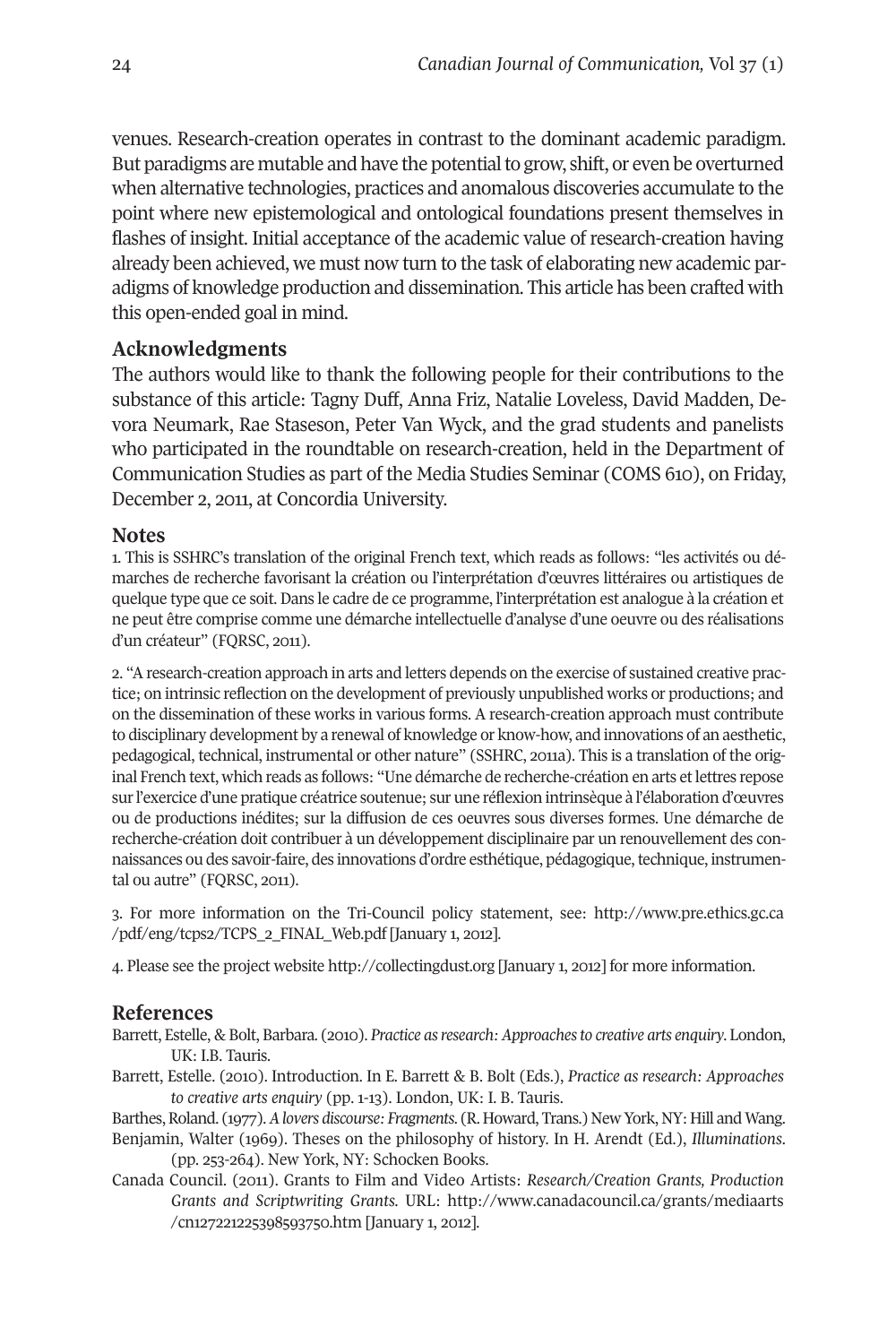- Canadian Institutes of Health Research, Natural Sciences and Engineering Research Council of Canada, and Social Sciences and Humanities Research Council of Canada. (2010, December). *Tri-council policy statement: Ethical conduct for research involving humans*. urL: [http://www.pre.ethics.gc.ca/pdf/eng/tcps2/tCPS\\_2\\_FINAL\\_web.pdf](http://www.pre.ethics.gc.ca/pdf/eng/tcps2/TCPS_2_FINAL_Web.pdf) [January 1, 2012].
- Chapman, Owen. (2007). *Selected sounds: A collective investigation into the practice of sample-based music*. Ph.D Dissertation. Department of Communication Studies, Concordia University. urL: <http://selectedsounds.org> [January 1, 2012].
- Chapman, Owen. (2011). the elusive allure of 'aura': Sample-based music and benjamin's practice of quotation. *Canadian Journal of Communication, 36*(2), 243-261.
- Crow, barbara, Longford, michael, Sawchuk, Kim, & Zeffiro, Andrea. (2008). Voices from beyond: ephemeral histories, locative media and the volatile interface. In m. Foth (ed.), *Handbook of Research on Urban Informatics: The Practice and Promise of the Real-Time City* (pp. 260-294). Hershey, PA: Information Science Reference, IGI Global.
- de Garis, Laurence. (1999). Experiments in pro-wrestling: Toward a performative and sensuous sport ethnography. *Sociology of Sport Journal, 16*, 65-74.
- de Lauretis, teresa. (1984). *Alice doesn't: Feminism, semiotics, cinema*. bloomington, IN: Indiana University Press.
- denzin, Norman K., & Lincoln, yvonne S. (2000). *The SAGE handbook of qualitative research*, (*2nd ed.*). Oakland, CA: Sage Publications.
- elkins, James. (2009). *Artists with PhDs: On the new doctoral degree in studio art*. washington, dC: New Academia Publishing.
- Fisher, Caitlin. (2001). *These waves of girls*. toronto, ON: york university. urL: [http://yorku.ca](http://yorku.ca/caitlin/waves) [/caitlin/waves](http://yorku.ca/caitlin/waves) [January 1, 2012].
- Foucault, michel. (1980). *Truth and powerin power/knowledge: Selected interviews and other writings,* 1972-1977, (C. Gordon, Trans.), (pp. 109-134). Toronto: The Harvester Press.
- FQrSC. (2011). Appui à la recherche-création. urL: [http://www.fqrsc.gouv.qc.ca/fr/subventions](http://www.fqrsc.gouv.qc.ca/fr/subventions/programme.php?id_programme=3) [/programme.php?id\\_programme=3](http://www.fqrsc.gouv.qc.ca/fr/subventions/programme.php?id_programme=3) [January 1, 2012].
- Franklin, ursula. (1992). *The real world of technology*. Concord, ON: House of Anansi Press Limited.
- Haraway, Donna. (1991). A cyborg manifesto: Science, technology, and socialist-feminism in the late twentieth century. In d. Haraway (ed.), S*imians, cyborgs and women: The reinvention of nature* (pp. 149-181). New York, NY: Routledge.
- Haseman, Brad. (2006). Tightrope writing: Creative writing programs in the ROF environment. *Keynote address for Perilous adventures: Creative writing practice in the higher degree and beyond.* Eleventh Annual Conference of the Australian Association of Writing Programs. Brisbane, Australia: Queensland university of technology. urL: [http://www.textjournal](http://www.textjournal.com.au/april07/haseman.htm) [.com.au/april07/haseman.htm](http://www.textjournal.com.au/april07/haseman.htm) [January 1, 2012].
- Heidegger, martin. (1975). the origin of the work of art. In A. Hofstadter (ed. & trans.), *Poetry, language, thought* (pp. 15-88). New york, Ny: Harper and row, Publishers, Inc.
- Heidegger, martin. (1977). the question concerning technology.In m. Heidegger (ed.), *The question concerning technology and other essays* (pp. 3-35). New York, NY: Harper and Row, Publishers, Inc.
- Latour, bruno. (2005). *Reassembling the social: An introduction to actor-network-theory*. Oxford, uK: Oxford University Press.
- Law, John. (2004). *After method: Mess in social science research*. London, uK: routledge.
- Leavy, Patricia. (2009). *Method meets art: Arts-based research practice (1st ed.).* New york, Ny: the Guilford Press.
- mcCartney, Andra. (2000)*. Sounding Places: Situated conversations through the soundscape composi*tions of *Hildegard Westerkamp*. Ph.D Dissertation, Toronto: York University. [http://beat](http://beatrouteproductions.com/Andradiss.pdf)[routeproductions.com/Andradiss.pdf](http://beatrouteproductions.com/Andradiss.pdf) [January 1, 2012].
- mcLuhan, marshall, & Parker, Harley. (1970). *Counterblast*. New york, Ny: Harcourt.
- mills, C. wright. (1967). *The sociological imagination*. London, uK: Oxford university Press.
- mol, Annemarie. (2002). *The body multiple: Ontology in medical practice*. durham, NC: duke University Press.
- Orr, Jackie. (2005). *Panic diaries: A genealogy of panic disorder*. durham, NC: duke university Press.